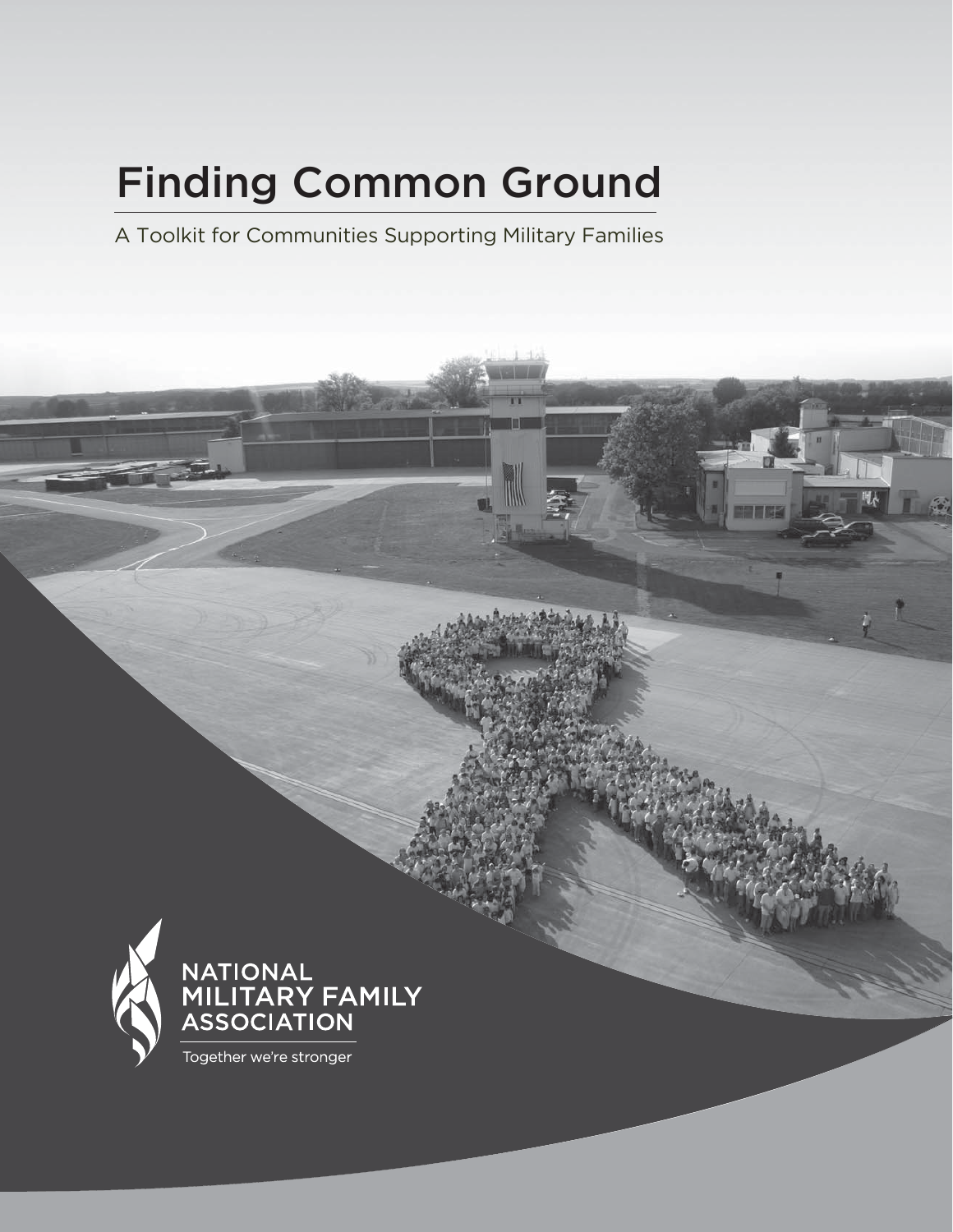Military families serve our country with pride, honor, and quiet dedication. The National Military Family Association is the leading nonprofit organization committed to strengthening and protecting the families of the men and women currently serving, retired, wounded or fallen. We provide families of the Army, Navy, Marine Corps, Air Force, Coast Guard, and Commissioned Corps of the USPHS and NOAA with information, work to get them the benefits they deserve, and offer programs that improve their lives. Our 40 years of service and accomplishments have made us a trusted resource for military families and the Nation's leaders. To learn more, visit www.MilitaryFamily.org.

We would like to acknowledge the following people and organizations for their support:

### Dr. William Beardslee

Gardner/Monks Professor of Child Psychiatry Harvard Medical School

Director, Baer Prevention Initiatives Department of Psychiatry Children's Hospital Boston

## Dr. Shelley M. MacDermid Wadsworth

Director Military Family Research Institute at Purdue University

#### Elisabeth M. Stafford, MD, FAAP

COL, USA (Ret) Adjunct Professor of Pediatrics University of Texas Health Science Center at San Antonio

### Members of the Blue Ribbon Panel for the Summit on Military Families

### TriWest Healthcare Alliance

Health Net Federal Services

United Concordia

US Family Health Plan

DefenseWeb

2500 North Van Dorn Street, Suite 102, Alexandria, VA 22302 t 703.931.6632 www.militaryfamily.org

2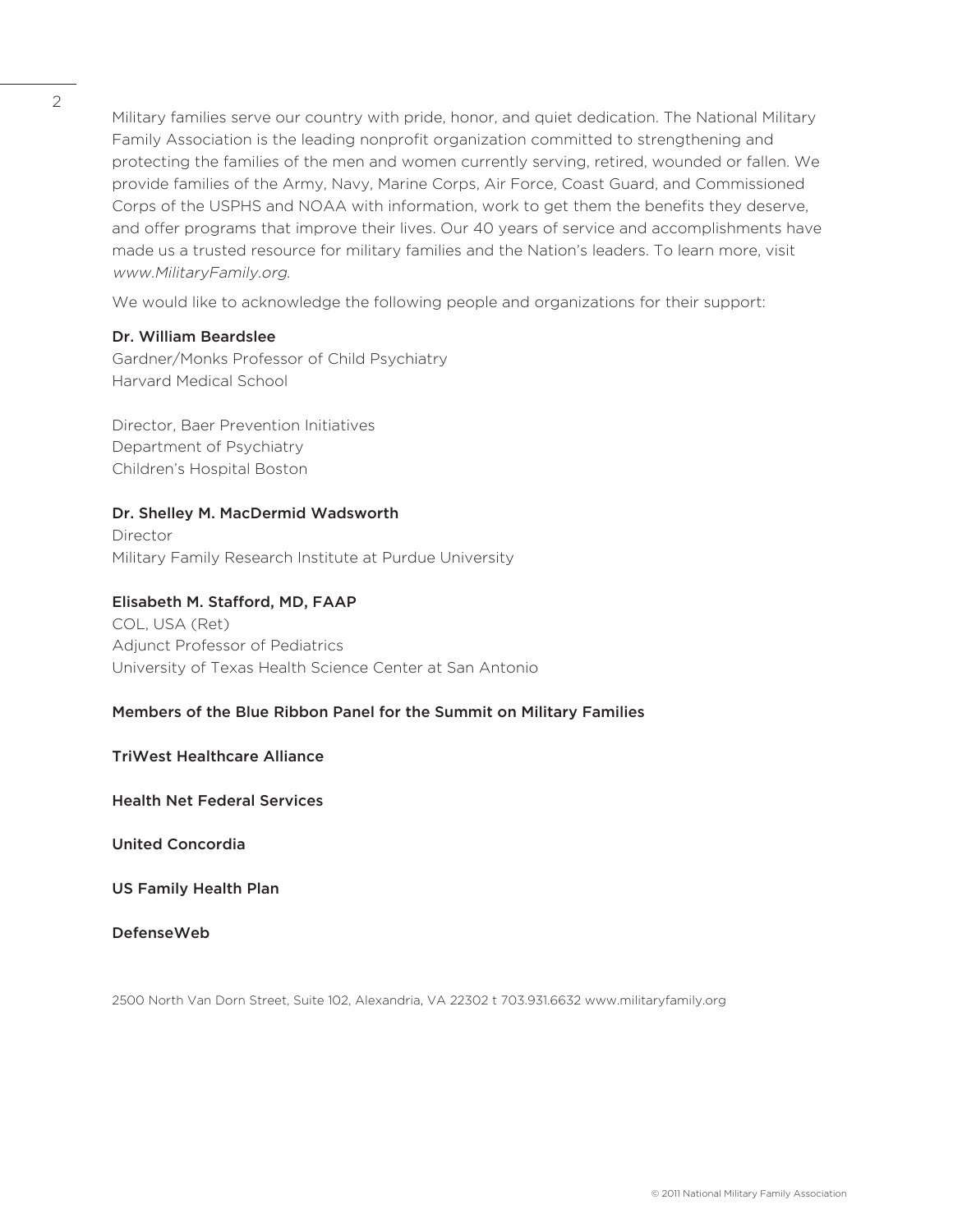## Letter from the Chairman

The National Military Family Association's concern about the impacts of multiple deployments on the well-being of military families led us to sponsor the first definitive research examining how military families from all Services, ranks, and components are managing the stresses of war. We commissioned the RAND Corporation to conduct this research, drawing insights from 3,000 participants (1,500 families). Children, ages 11-17, and their parent or caregiver were selected from the more than 9,000 applicants to the Association's 2008 Operation Purple<sup>®</sup> camps.

The research confirmed anecdotal accounts from families: while many families are meeting the challenges of military life, deployments are threatening the stability of the family, and those challenges don't end when the service member returns home.

These findings and others like them compelled our Association to assemble a panel of experts from the fields of military family support, childhood development, women's issues, and behavioral health for a summit on military families in May 2010. While many important and helpful programs and policies now exist, research and concerns voiced by families indicate more must be done to sustain families through these challenging times. Our Blue Ribbon Panel outlined innovative and pragmatic ideas to improve the well-being of military families, recognizing that it is imperative solutions involve a broad network of government agencies, community groups, businesses, and concerned citizens.

For this reason, we've published the recommendations from the summit in this toolkit. The toolkit lists concrete actions individuals, organizations and communities can take to assist and support our military families. These actions are not exhaustive—no single initiative or organization has all the solutions. It is our hope this toolkit will start conversations and stimulate action. Everyone can contribute and we welcome feedback on how you, or your community, use this information.

Most organizations are connecting with military families every day, they just don't know it. Our Association is committed to working with others by sharing resources and information to help them better support the military families in their communities. Additionally, we have incorporated the action items that require legislative solutions into our own legislative agenda, and will continue to seek out and highlight best practices for supporting military families.

At our May Summit, First Lady Michelle Obama said, "As America asks more of these families, they have a right to expect more of us. This is our moral obligation. It's also a matter of national security. The readiness of our Armed Forces depends on the readiness of our military families." We couldn't agree more.

Thank you for your support of military families.

Mary 1 Sett

Mary T. Scott Chairman, Board of Governors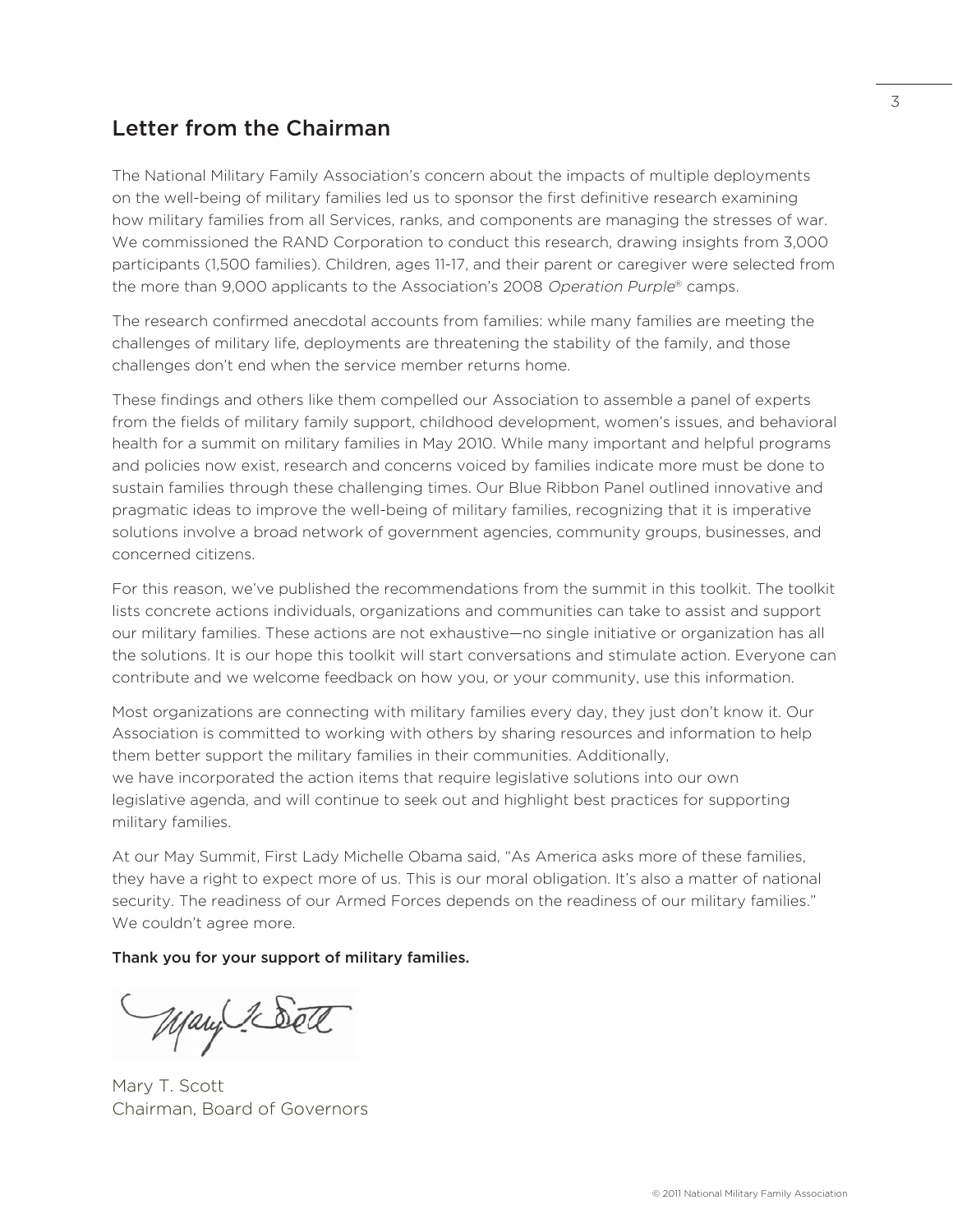## Military Families are Facing Unprecedented Challenges

The National Military Family Association has been at the forefront of advocacy for military families for the last forty years. In 2011, the Nation faces challenges that are unparalleled in its history.

As American military forces continue their engagement in two wars that are now in their ninth and tenth years, the consequences of multiple deployments are enormous. They impact the children and spouses of service members, their siblings, parents, other caregivers, and the military itself. Research commissioned by the Association conducted by the RAND Corporation and later studies by other researchers found that while many parents and children are coping effectively with the challenges of military life, deployments are threatening the stability of too many families.

Recent research shows military spouses and children have anxiety levels that are higher than their civilian peers and their stress builds as the cumulative months of deployments add up. Even after a service member returns home, the challenges continue.

Research shows military spouses and children have anxiety levels that are higher than their civilian peers and their stress builds as the cumulative months of deployments add up.

Military families do not shy away from sacrifice or service to the country, but their individual and collective well-being is unmistakably impacted by the duration of conflicts, frequency, and length of deployments.

The well-being of military families is a national concern, but also a measure of military readiness. In fact, family issues are some of the major reasons war fighters' deployments are curtailed. As the President's Fiscal Year 2011 budget stated, "The strength of our troops relies on the strength and the stability of the families that support them…"

## SOME KEY NUMBERS

Bearing the burden of war: the military community makes up  $1\%$ of the American population.

Military families live throughout our American community: 70% of families live in civilian communities—not on military installations.

More than 2 million children have a parent in the military.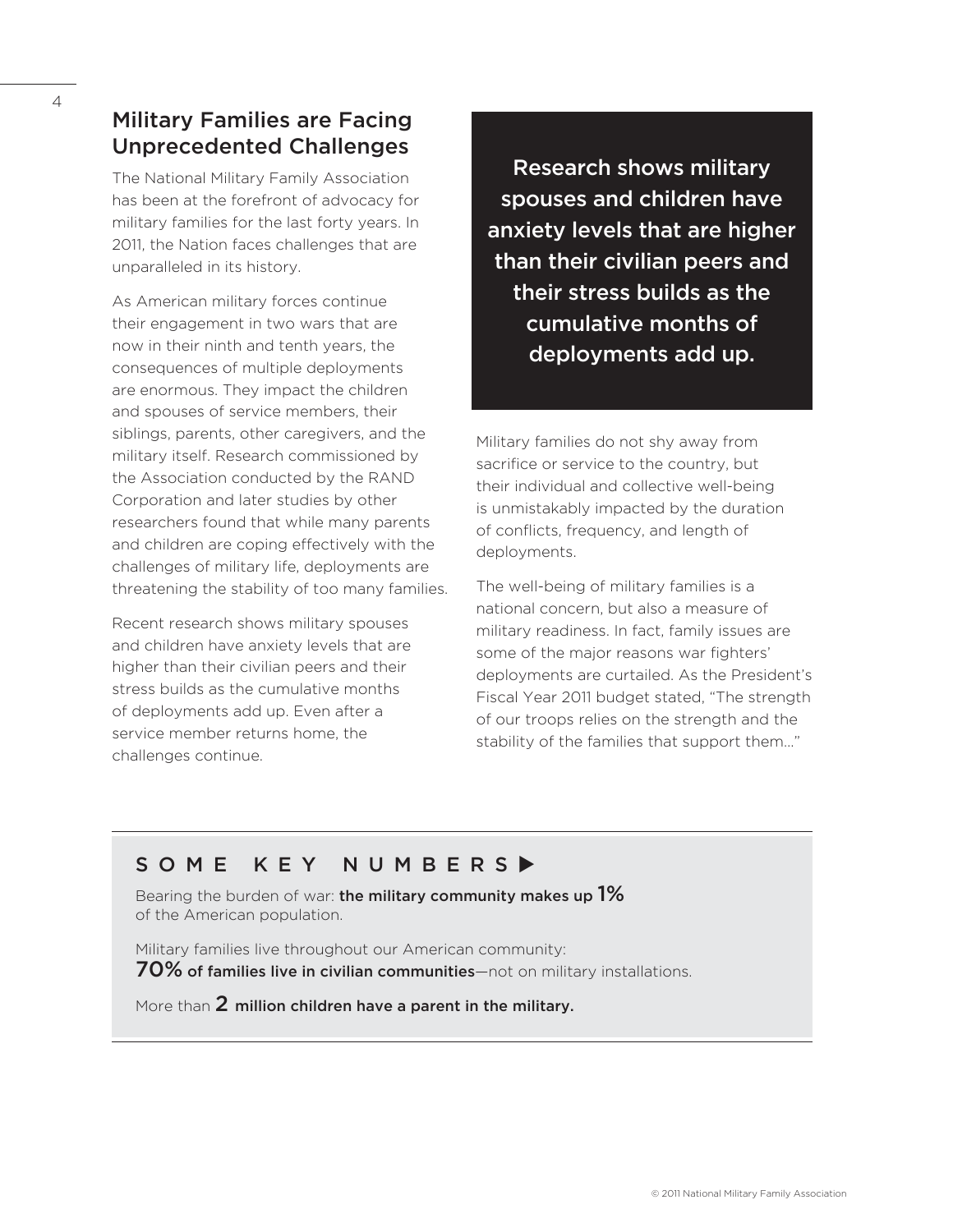## Convening a Blue Ribbon Panel and Military Family Summit

Given the need to identify and execute effective policies and programs to strengthen family well-being and mental health, the National Military Family Association organized a Blue Ribbon Panel of leading experts in the fields of military family support, childhood development, women's issues, and behavioral health and advocates to develop a set of recommended actions. Lengthy interviews were conducted with the 40 panel experts to get the latest insights on successful existing programs and to determine where significant gaps in services for military families exist. The panel provided innovative and pragmatic ideas that could be undertaken by government, communities, and individuals to make positive differences in the lives of military families.

These ideas were discussed by the panel and other stakeholders at a two-day summit, "When Parents Deploy: Understanding the Experiences of Military Children and Spouses." First Lady Michelle Obama delivered the summit's keynote address, issuing a challenge to government and the private sector to develop a more coordinated approach to supporting military families.

The recommendations formulated at the Summit are summarized in this document to guide leaders in military, government, academic, business, and nonprofit communities to make needed policy decisions and coordinate work across their sectors.

## Perspectives on the Nature of the Challenges

The following are key perspectives shared by Summit participants on the nature of the challenges facing military families.

It is difficult, but critical to identify the families most in need. Given that most families are living in civilian communities and may have few interactions with the service member's installation or unit, it is difficult to determine which families are most vulnerable.

Military culture and mental health stigma are factors preventing more families from seeking support. The "pull yourselves up by your bootstraps" mentality of the military, in addition to a societal stigma attached to seeking mental health care, makes many families reluctant to come forward to seek help ranging from simply helping a child with an academic problem to managing anxiety.

The shortage of mental health professionals in the military and civilian communities throughout the country is particularly problematic. The extended lengths of the current wars and the resulting repetitive deployments have strained the existing capacity of both the military and civilian mental health systems. The Department of Defense (DoD) and the Service branches have a growing and previously unrecognized need for service members themselves, in addition to their family members, to have access to mental health professionals.

In addition, too many of the professionals offering care do not have an understanding of the military experience and the issues faced by service members and their families.

The government and the public have the will to help military families dealing with the stresses of deployment. American public, philanthropic, and business communities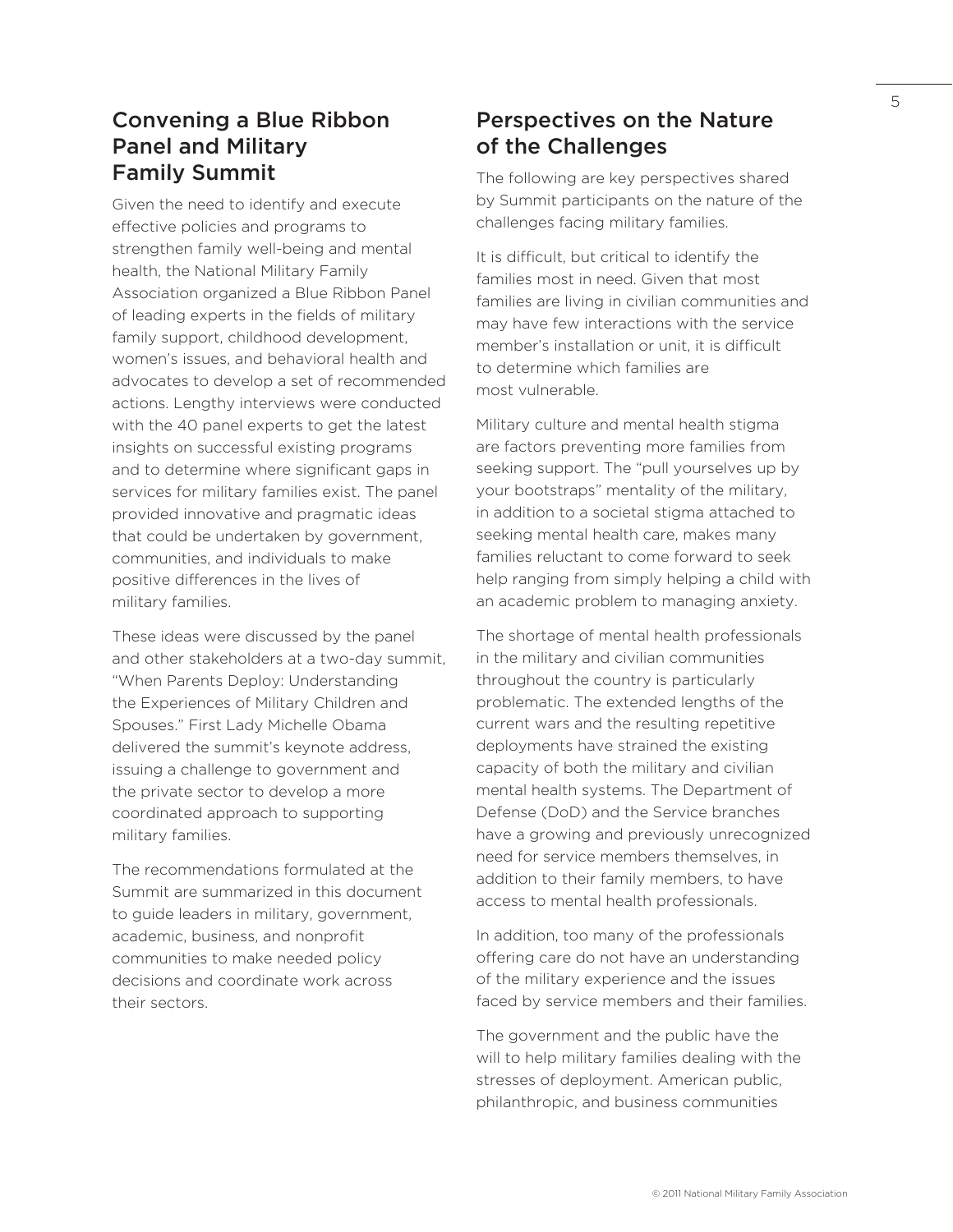are eager to support the troops and their families, but need clear guidance on how to channel their goodwill into contributions of time, money, and expertise.

Military families value civilian community engagement and recognition of their service. Even those families who are managing would appreciate greater acknowledgment from their neighbors and communities for their service and sacrifice. Many military families find members of the civilian community disengaged from the wars and the impacts they have on the daily lives and long-term development of almost three million children and spouses.

Helping families manage the stresses of military life early on can prevent some of the destructive outcomes that carry a far heavier price tag.

Military spouses may lack awareness and clarity about existing support options. Despite—or because of—the myriad of programs, services, and web sites offered by DoD, the Service branches, and the nonprofit community, many military families are overwhelmed by the choices and do not have the tools to determine what resources will best meet their needs.

## What Needs to be Done

The strategic approach taken by military and nonprofit sectors to address the needs of military families must shift from leaning towards treating mental health problems as they arise to promoting well-being and preventing stress from becoming distress.

Given the lack of available mental health providers, both nationally and within the military community, it is essential to teach family members how to build the skills that will enable them to better cope with traumatic events and to offer services and programs that can help promote their physical and emotional well-being (e.g. physical exercise, social connections, community). A small investment in strengthening the ability of spouses and children to manage through the many stresses they will encounter as military families can prevent outcomes that carry a heavier price tag in human and financial terms.

Teaching "resiliency" skills, which enable a person to adapt after exposure to adverse or traumatic experiences, is being built into the Army's Comprehensive Soldier Fitness Training and is embraced by other Service branches as a key part of training military service members to perform effectively.

Ensuring that service members' spouses and children are also given the tools to build their own coping skills is a primary way to help military families manage through the extraordinary stress of multiple deployments as well as the basic challenges of military life. It is critical to focus on identifying and meeting the needs of vulnerable families. Screening for problems, while broadly facilitating resiliency development for all, should be a key priority of DoD, the Service branches, and the civilian community.

## Implementation Requires Broad Engagement from a Variety of Stakeholders

#### Engage Civilian Communities

Most members of the military population are immersed in civilian communities living in neighborhoods, with their children attending public schools and their spouses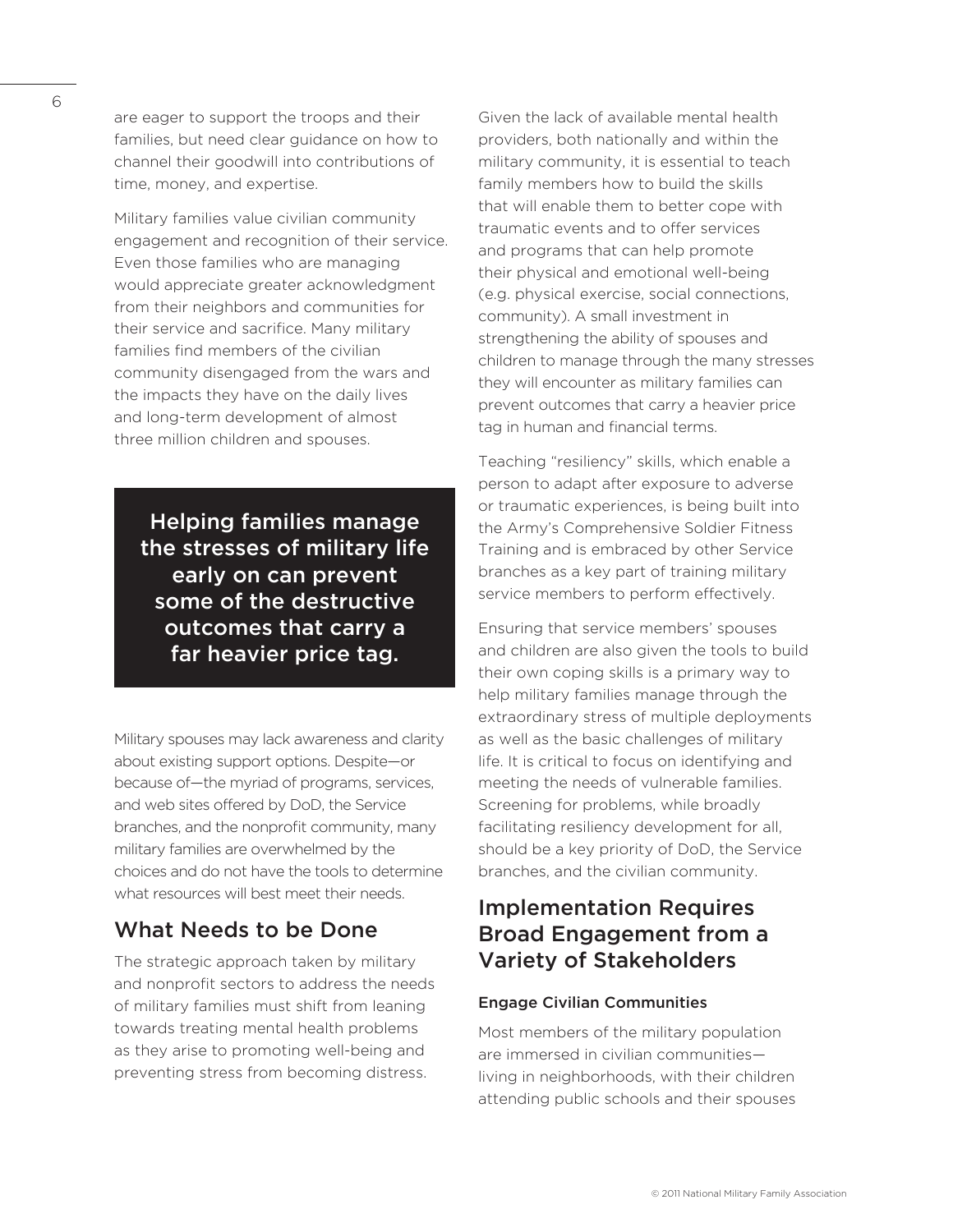working in local businesses and institutions. Their friends, neighbors, co-workers, and community members are well positioned to provide the additional support needed for managing the stresses of deployment and reintegration. Within the civilian community, there are two types of people who can be particularly helpful:

- Family-Serving Professionals and Volunteers Inside and Outside the Military – people who regularly interact with families—like teachers, clergy, doctors, and coaches—can play a significant role in supporting military spouses and children with some directed outreach, training, and coordination.
- Friends people who want to support spouses and children, but who don't know how to help, can play an important role. By building a system to connect these volunteers with military families' needs, more assistance can be delivered.

#### Mental Health and Medical Communities Can Bridge Gaps

Key players in supporting the well-being and mental health of families are the doctors, nurses, counselors, and mental health specialists who interact with spouses and children. The health community must come together to help address the critical issues of provider shortages, cultural barriers, and stigma that are currently creating barriers to care.

> More than 70 percent of military families currently live in civilian communities.

#### Opportunities for the Department of Defense and the Service Branches

The Department of Defense (DoD) and the Service branches clearly recognize that the well-being of families is a crucial part of military readiness. They have a broad set of opportunities to influence family well-being in their unique role as employer, health care provider, and deliverer of family services. They have an enormous ability to shape the thinking and actions of military members and their families and to implement policies and programs that will help.

There is a need, however, for increased cross-Service leadership and collaboration in building and implementing strategies to meet family needs. The current support infrastructure within DoD and the Services can create barriers to developing and implementing a holistic family support strategy as well as clear and effective communications to families.

## Engage Civilian Communities

Given that more than 70 percent of military families around the country currently live "outside the gate" of military installations, providing support and services to military families in their neighborhoods is critical.

When the professionals and volunteers have the necessary understanding of military culture, the needs of military families, and information about available services, they can help screen to identify possible issues affecting a child or spouse and then help refer those family members to resources that can support them. Taking an approach in which all stakeholders in a community become part of a military family-friendly community ensures that military families can knock on "no wrong door."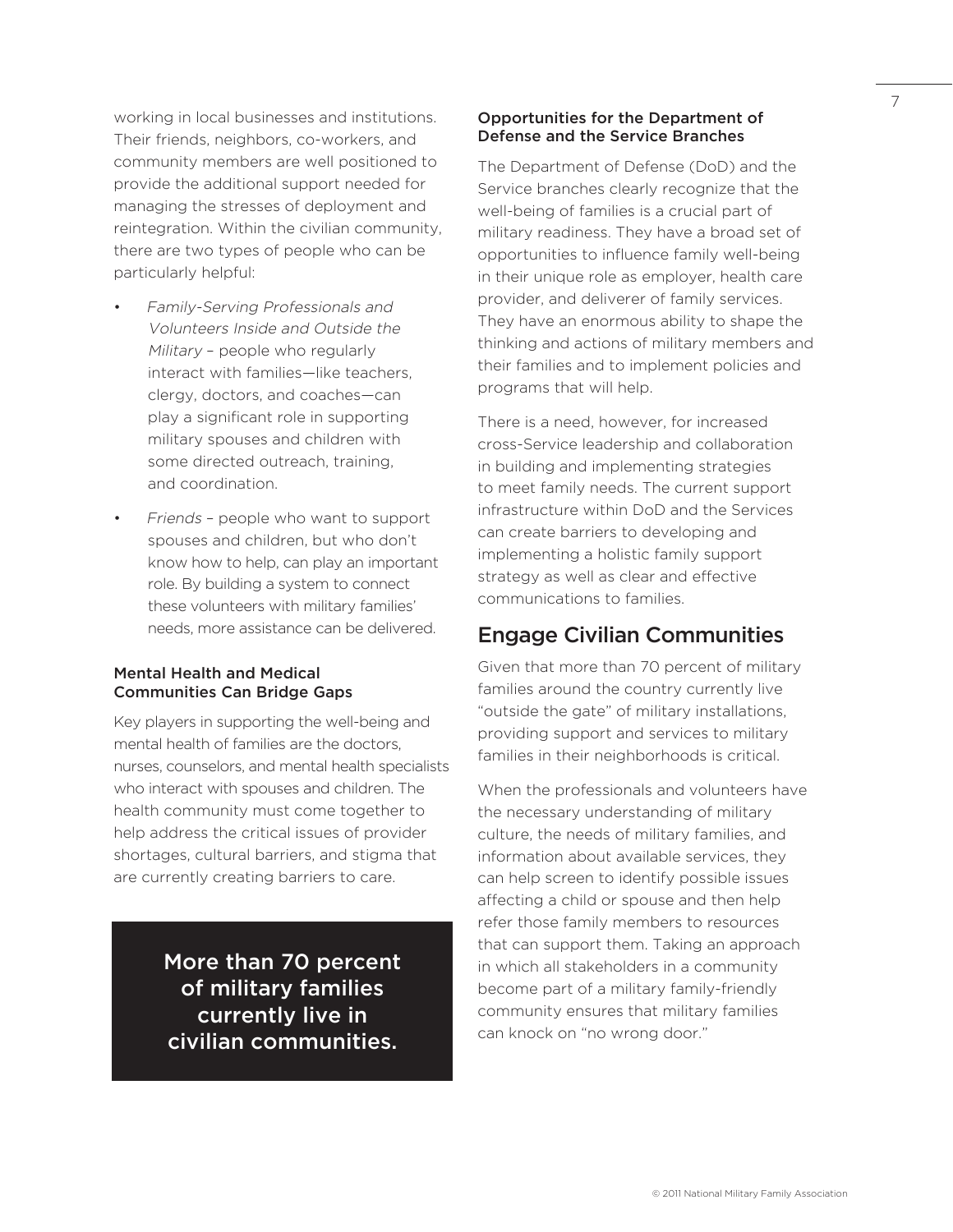### Create Public Awareness among Civilians about the Lives of Military Families

Many military families perceive that the civilian world cannot relate to their lives. Through a public outreach campaign enabling the military community to share more about its lifestyle, culture, and needs, more civilians will learn how to offer acknowledgment and support to their friends and community members in the military.

### Share Resources to Help Family-Serving Professionals and Volunteers

National organizations that serve families should work together to review and modify their existing training and background materials and identify what kind of additional curricula and outreach resources are needed.

These organizations should develop a process to widely disseminate these tools to local professionals and volunteers at schools and in local service and faith-based organizations that will help these individuals:

- Train their constituents/members in how to build coping skills.
- Learn how to screen the populations they work with for problems.
- Have the knowledge of what exists and how to access it in order to refer military families to local and national services and programs.

### Create Military Family-Friendly **Communities**

Some communities are striving to provide support structures by engaging schools, volunteers, youth-serving organizations, religious groups, health care providers, and the business sector. However, these structures for military families vary by location. Leadership is needed at the local level in many areas to start efforts (or embrace those that are underway) that are focused on making a community "military family-friendly." Many military family and community service advocates are working to organize and disseminate community assessment tools and resources via the web to help local leaders take stock of what is available to military families in their own communities and launch local initiatives to improve support for service members, families, and veterans. In the meantime, community leaders and organizations can start to ask themselves how they identify and support the military families they encounter or already serve as they make supporting military families a community priority.

## Support Family-Friendly Work Arrangements

Business leaders and organizations at the national and local level can encourage all employers to adopt flexible work arrangements for employees, and identify and model best practices. In addition, employers can structure opportunities and promote the idea of their employees volunteering in support of military families.

## Engage and Network with State and Local Governments

Organizations representing mayors, county officials, governors, and other state and local leaders can organize a forum and ongoing network to share ideas and information on creating military family-friendly communities.

This leadership group should establish and share best practices—perhaps by awarding recognition to communities that are effectively supporting military families. This process will provide model community programs that other communities can replicate.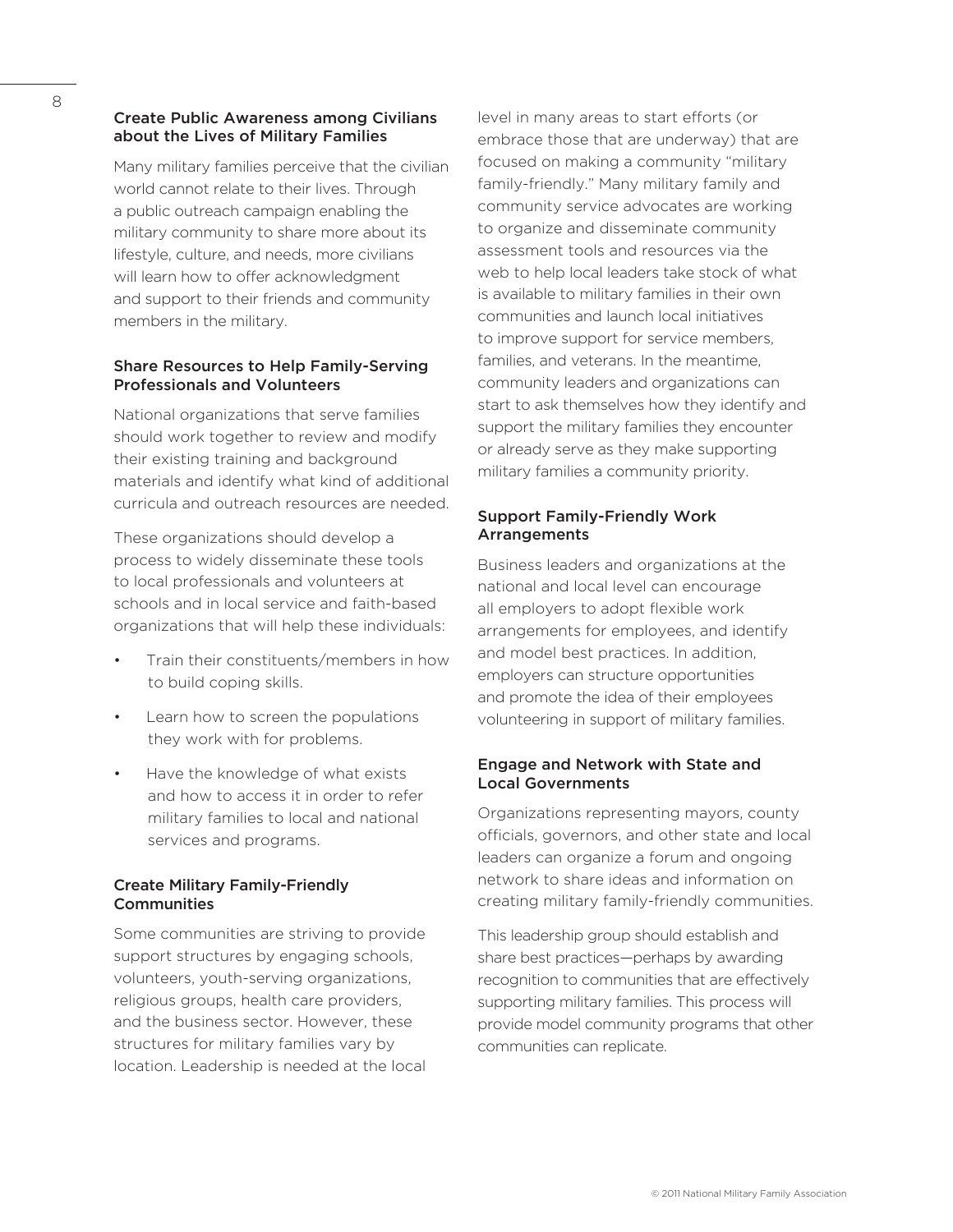"As America asks more of these families, they have a right to expect more of us. This is our moral obligation."

First Lady Michelle Obama, May 12, 2010 at the National Military Family Association Military Family Summit

#### Ask Foundations and Philanthropists to Coordinate Funding and Foster Broader Community Solutions

Many of the support efforts that communities undertake or would like to initiate require funding, but budget deficits are limiting government's ability to deliver or expand services.

A major foundation or group of foundations should build a "funding table" of philanthropists—individuals, corporations, and foundations to develop financial support for organizations focused on building "no wrong doors" strategies in targeted communities. This funding would underwrite training, stakeholder outreach, and the necessary coordination among local groups and community leaders.

#### Connect Volunteers to Tasks that Support Military Families

In communities with large concentrations of military families, there is often a vacuum in volunteer posts such as scout leaders and coaches when service members deploy. Many Americans would like to help assist military families by volunteering their time, but there is no national system and few local systems to connect military family needs to community provided solutions.

Summit participants made the following recommendations:

- Coordinate with national nonprofit organizations. Ask fraternal organizations and veterans' service organizations to play an active role at the national and local level in promoting volunteerism and plugging their members into volunteer opportunities.
- Identify a national organization with local infrastructure, like the United Way, that funds local community support service programs to help identify the needs of military families across the 50 states.
- Ask the Service community to develop templates and tools for connecting volunteers with needs. Develop a template that can be used by local communities who are interested in connecting volunteers to existing needs. The template would guide communities in how to catalog needs that exist for military families that could be addressed by volunteers. It would also explain how to build an infrastructure for recruiting and assigning volunteers to organizations and individuals who would like support.
- Determine which organization(s) could build and maintain websites able to identify needs and link volunteers at the state and local level.
- Create a process for DoD and Service branches to engage volunteers. Ask DoD to assign a community service liaison to work with national organizations developing strategies for community service efforts focused on military families and veterans.
- Ask all Services to appoint installation coordinators who will work with local community volunteer organizations and link individuals and groups to the needs that have been identified by military families or family-serving professionals and volunteers on the installation.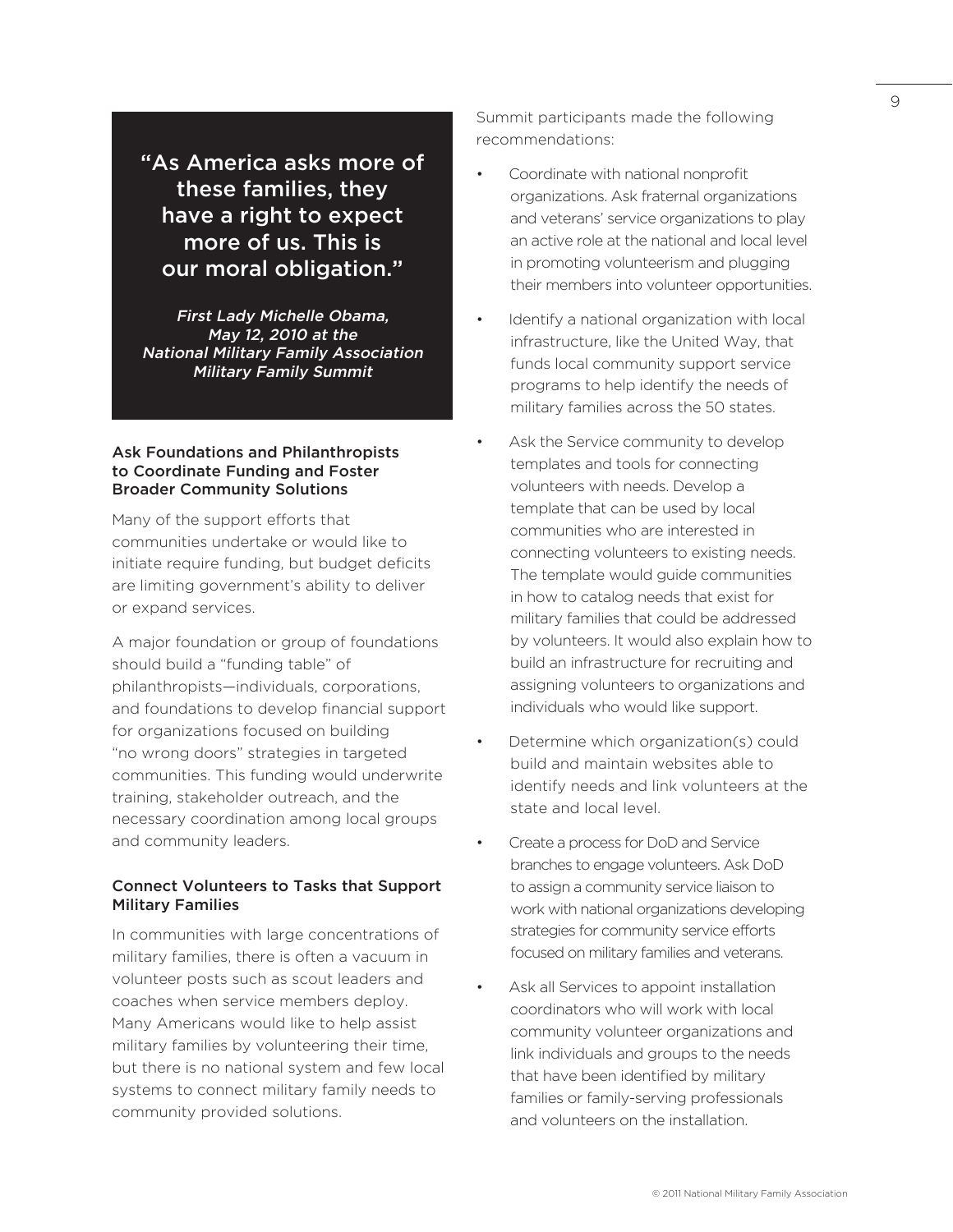It is generally agreed that the mental health benefit package provided by TRICARE. the military's health insurance program, is among the most comprehensive in the Nation. The problem is that the increased needs of service members themselves for mental health support is reducing access to what is already an insufficient pool of mental health providers. In addition, military leaders and mental health experts have pointed to the lack of understanding of military culture as a factor that may be limiting existing providers' ability to effectively assist military families. Ongoing stigma is also an issue that must be addressed.

DoD should conduct a comprehensive inventory of existing mental health services in order to better understand where the gaps are and to better communicate about these existing options. The Department of Defense should develop an ongoing database that identifies the Service and component offering resources, the providers who deliver services by specialty and geography, and the population they are intended to serve.

DoD should determine how to recruit more mental health providers into the system. As a first step, this includes assessing whether and how the TRICARE reimbursement policy and administrative requirements contribute to provider shortages. There is ongoing debate about the level of influence that these factors have on whether mental health professionals decide to become a part of the TRICARE network. It would be useful to know the answers in order to respond effectively. Adding new provider resources is an urgent priority.

The mental health community should build effective tools and training for doctors,

nurses, and nurse practitioners to screen for mental health issues and refer to appropriate resources. Given that many mental health problems present themselves as medical problems (stomachaches, headaches, sleeplessness) the mental health professional associations should create a partnership with the primary care professional associations to embed behavioral health into primary care.

DoD should explore the idea of assigning mental health providers to visit patients in remote areas as "circuit riders" as a feasible way of starting treatment and once a relationship is established move to telehealth treatment. (Certain medical specialists are already following this model. It could be expanded to mental health professionals.)

DoD should expand the intensive outpatient treatment benefit under TRICARE to better meet the acute outpatient needs of family members requiring care.

DoD should continue to work with the civilian mental health community to offer training for mental health providers to better acquaint them with military culture and lifestyle.

The mental health professional organizations, the academic community, and DoD should work together to advocate for the creation of a scholarship program that would help build a cadre of new mental health providers. The scholarships should be offered to military spouses and veterans in exchange for serving the needs of the military community for a specific period of time.

## Opportunities for the Department of Defense and the Service Branches

## Build "Resiliency" Training Programs for Families

Resiliency training and activities should be provided to families in all Service branches.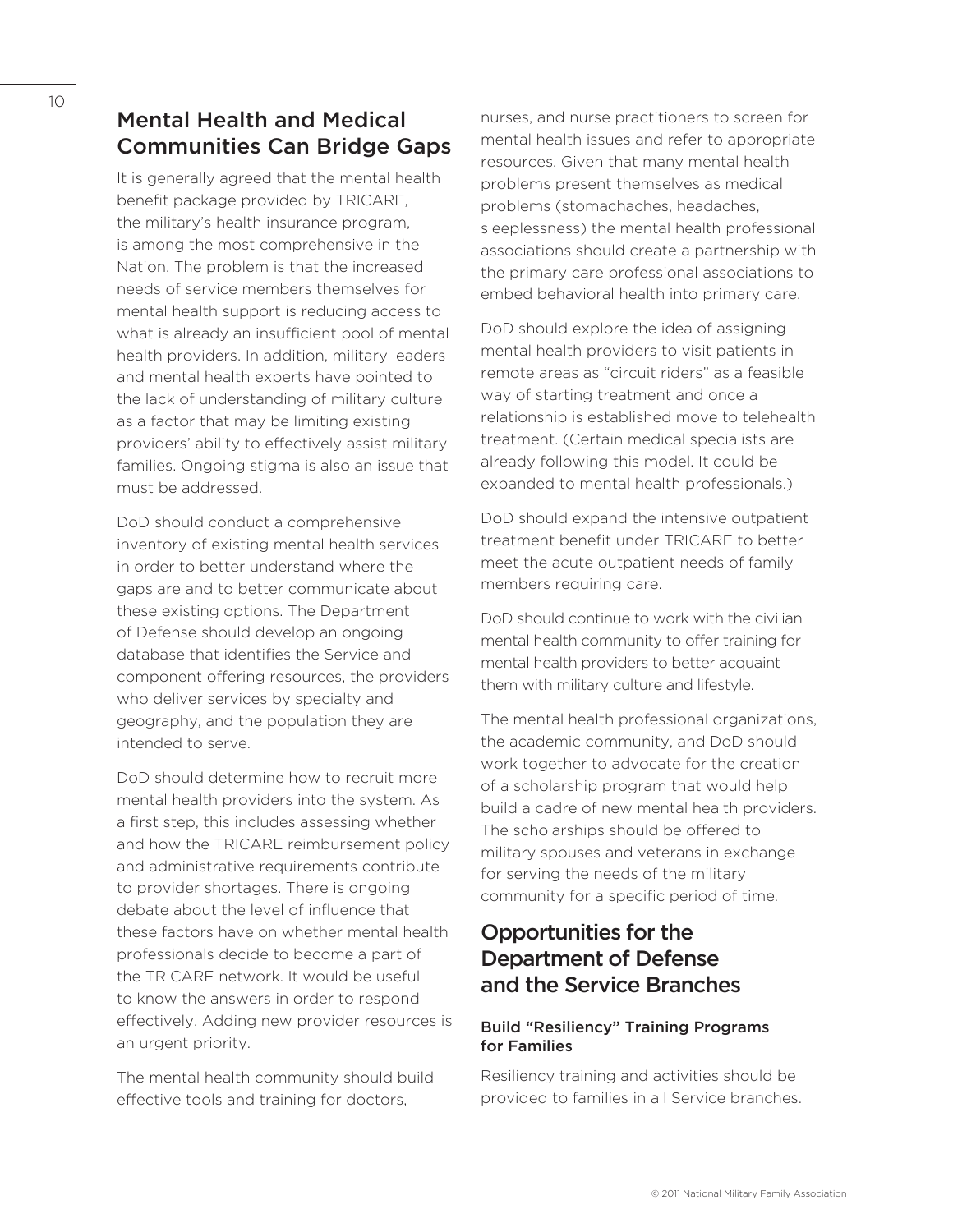#### Work with Civilian Experts to Create Resilience-Based Curricula for Spouses and Children

Child behavioral and mental health experts can assist the military in creating the training tools and resources so that resiliency can be taught effectively and consistently throughout the military and civilian infrastructure.

## Create Life Cycle Training for Spouses

Life Cycle training classes should be developed or expanded so spouses could become acquainted with military life, begin building their resilience skills, and learn to better manage the stresses of deployment and reintegration beginning at the start of their entry into military life and continuing as their service member's career and life circumstances evolve. These programs would also help screen for spouses who need more support.

### Use Family-Serving Professionals and Volunteers to Conduct Training

DoD should ensure that a curriculum for teaching resiliency is developed and provided to family-serving professionals and volunteers on installations and in civilian communities. These individuals can then focus on incorporating resiliency skills into their existing programs or providing them as stand-alone programs. Military leaders should ensure the families in their command have been trained or have access to this training.

## Determine if Resiliency Skills are Embedded into Mental Health Services

The Department of Defense should assess the services currently provided by military and civilian behavioral health professionals—social workers, Military Family Life Consultants, chaplains, pediatricians, psychologists—for components to build family resiliency. Once the services are reviewed, decisions can be made about

whether and how to adapt or expand the services currently offered to include resiliency-building.

#### Train on the Importance of Family Well-Being and Mental Health

Given the need for buy-in at all levels of leadership to the idea that managing family well-being and mental health is critical to force readiness, the Services should include this topic in leadership training curricula. In addition, leaders should be encouraged to promote family well-being and mental health to the service members in their chain. Their role in promoting these ideas to service members (particularly junior enlisted) is critical to encouraging a family's focus on preventive steps that promote well-being as well as the use of mental health services when problems arise.

## Identify Vulnerable Families and Target Support to Them

Certain families are more vulnerable to falling into distress during deployment, due to a variety of factors such as income, education, and age. DoD and the Services should develop a screening process to identify families who might be at greater risk during deployment and reintegration. This screening process could be modeled on existing screening tools like those used in the new parent support programs. It could also be accomplished by adding new questions about a service member's spouse and children to the mandatory health risk assessment that he or she completes pre- and post- deployment. In addition to adding a formal way of screening through a direct review of each service member's circumstances, installation and unit commanders should be given tools and trained on how to screen for problems and refer their subordinates to available family services.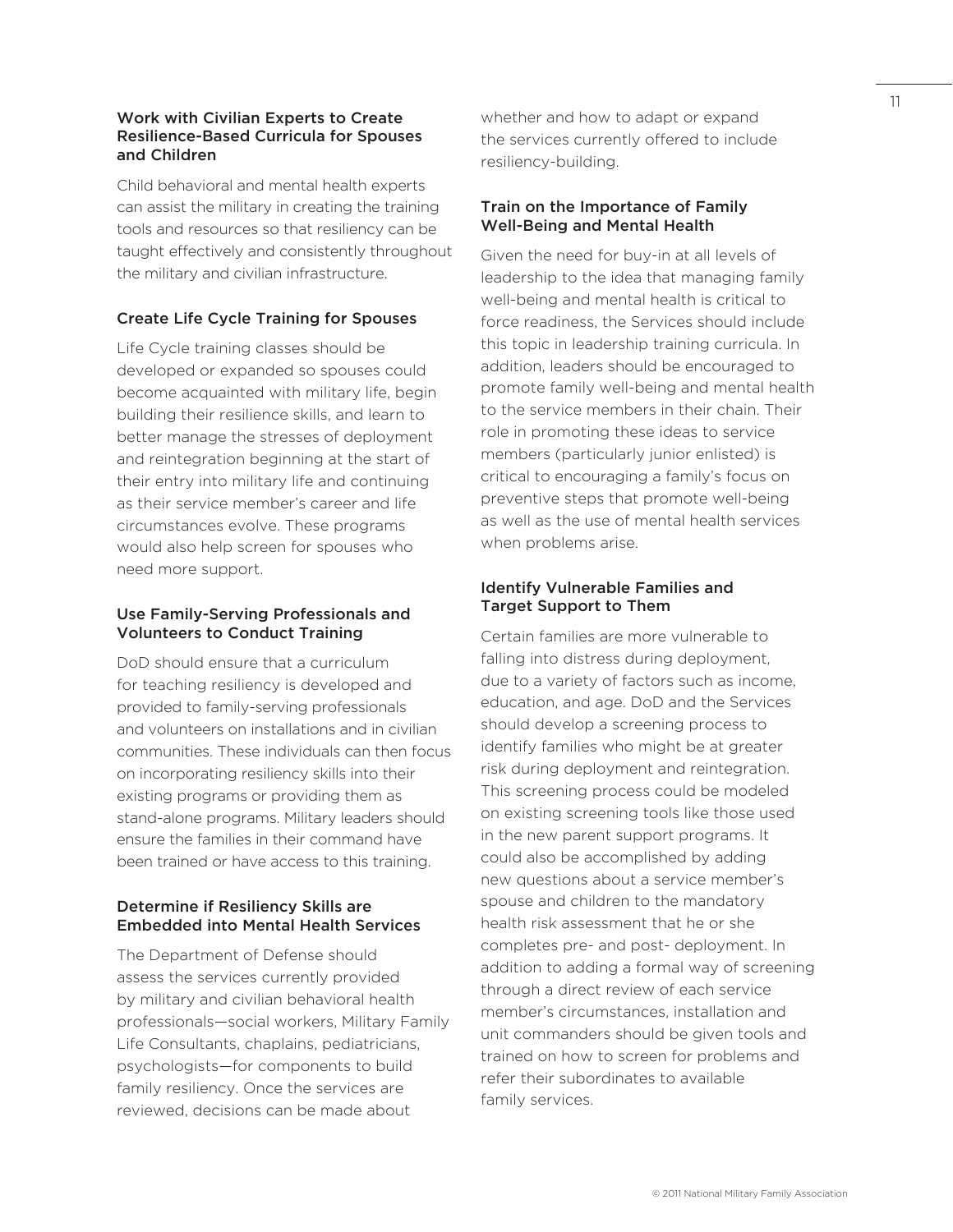## "What I'm asking of communities is to just open up your lenses, to include in your outreach, these [military] families."

ADM Mike Mullen, Chairman, Joint Chiefs of Staff, comments during a town hall meeting, Chambersburg, PA

### Map Existing Services and Create Core Program Standards

There are now numerous efforts underway by DoD and the Service branches to deliver support to families, but many of these overlap with existing initiatives and their effectiveness is largely unknown.

DoD should work with experts in the military and civilian community to develop core program standards for certain family services—taking into account the need for building resiliency skills. These standards should be shared with all family service providers. In addition, accountability measures should be developed for programs.

DoD has contracted with land grant universities to document and assess these programs. Once this review is done, DoD needs to develop a plan to communicate best practices and share information with military and civilian leaders about how to access these services.

### Break Down Structural Silos to Integrate Policymaking and Service Delivery

DoD and the Service branches must update the way in which they structure their approach to families. There is a need for a more holistic view of family support spanning from early childhood development programs to teen

centers and medical and behavioral health services. The Undersecretary for Personnel and Readiness should develop a structure and processes to address communication structure in an integrated way.

### Improve Family Readiness Functions for All Service Branches

Deployments need to be handled with a process and protocols that will ensure the needs of families are being monitored and addressed effectively. Some Service branches are using paid staff, relying less on volunteers playing key outreach roles during deployments.

DoD should work with the Services to establish a system that will create accountability at the unit level for the management of family needs during deployment. Consideration should be given to ideas such as requiring a Unit Family Deployment Plan to be developed by each commander. The plan must outline the roles and expectations for personnel and volunteers who will play important parts in serving family needs. Commanders would need to use this proof of concept tool to demonstrate that individuals have the proper training, background, commitment, and time to function in key roles. The plan would also need to outline ways in which existing family support resources—chaplains, Military Family Life Consultants and others—would be leveraged throughout the deployment.

## Break Down Stigma to Seeking Mental Health Care

While the social stigma of mental health care has diminished both in and out of the military in recent years, it still remains a significant obstacle to seeking care. Military families may be even more vulnerable to stigma than civilians, given the military culture built on strength. In order to address this, DoD should: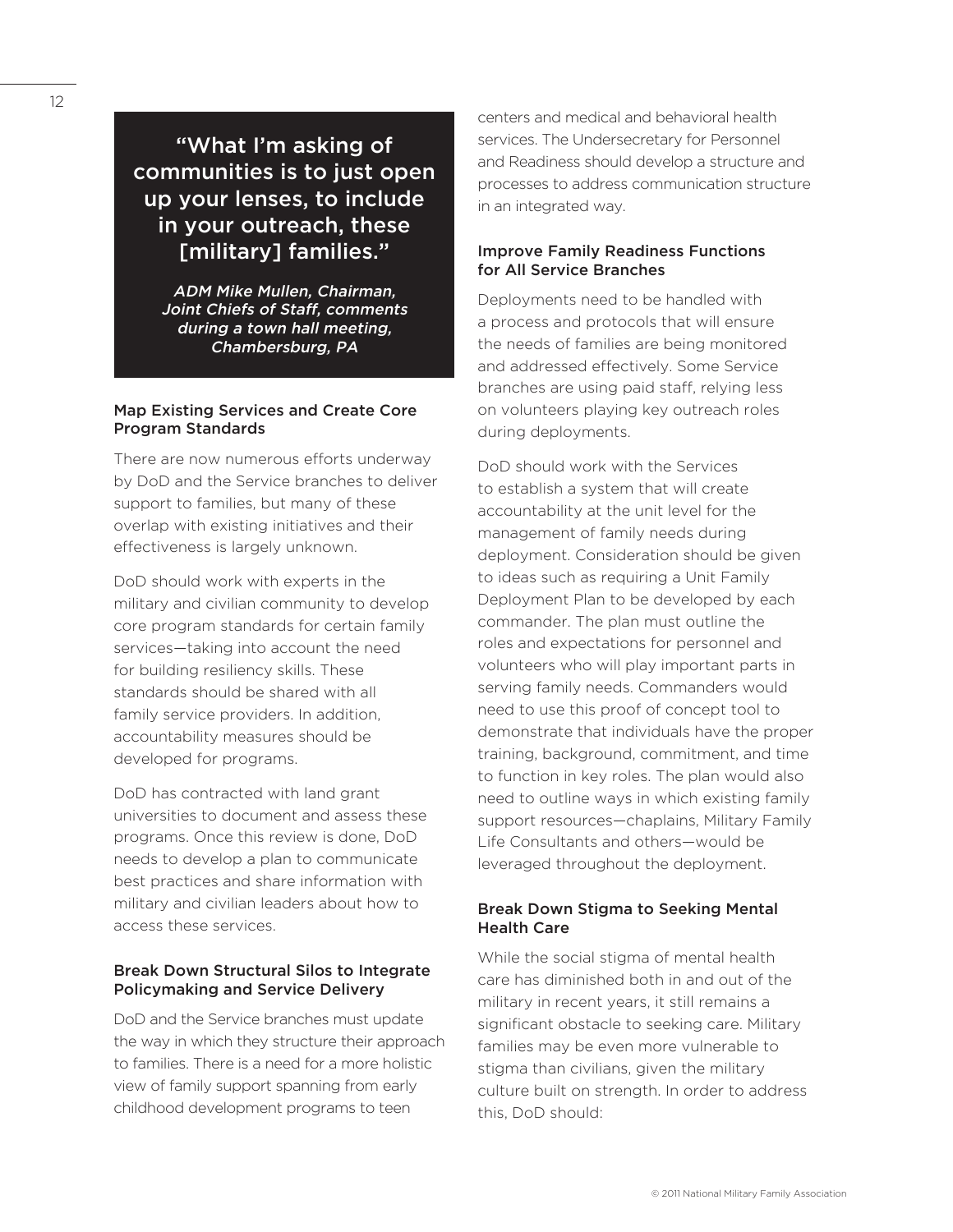- Conduct baseline research on military families' attitudes and beliefs regarding stigma, mental health illness, and care in order to build effective outreach to this community and ensure help is sought when needed.
- Develop an aggressive, comprehensive program to address stigma in collaboration with DoD's Real Warrior campaign as well as with mental health and public relations experts experienced in debunking myths (e.g. Substance Abuse Mental Health Services Administration, National Alliance on Mental Illness).
- Given their potential influence on their subordinates' behavior, encourage senior leaders (officers and senior enlisted service members) and their spouses to speak out to promote strong mental health and the importance of seeking care.

### Develop a Communications Plan to Raise Awareness of Existing Programs and Services

There is a common view among spouses and a keen recognition by military leadership that families lack awareness of available services and how to access them. As the Department of Defense has determined, a strategic communications plan must be developed by the Service branches to improve information dissemination to spouses and the variety of stakeholders who support families.

Summit participants recommended that the communications plan include:

- Development of Consistent Program Names: A common language/brand for describing programs should be used among all Service branches and installations so that family members can more easily identify the services they are seeking.
- Creation of a Team and a Process Focused on Information Flow to Families: DoD and the Services should establish a

Communications team that is squarely tasked with ensuring that family members receive critical information about national policies and local programs and services. Currently, it appears that individuals with expertise in communications are not being tasked with focusing on family members as their key audience. Professional communicators should be assigned to develop and execute plans for family audiences including a social media strategy that reaches family-serving professionals and families.

## Next Steps

## The Need to Learn More: Conducting Additional Research

There are still considerable questions about a variety of factors that go into creating the most effective policies and services that can support families during this unparalleled time the impact of deployment and reintegration on various populations, best practice services to support families and behaviors and attitudes of families and children—to name a few.

The military family advocacy community and DoD should work together with the Defense Centers of Excellence for Psychological Health and Traumatic Brain Injury (DCoE), military health experts, and academic and mental health professionals to catalog existing research, share information, and determine and prioritize outstanding research needs.

The National Military Family Association will share these recommendations with key government, military, nonprofit, and philanthropic leaders who can implement the ideas.

The Association will also convene followup conversations with the philanthropic and business communities to seek funding for some of the initiatives imperative to improved family support.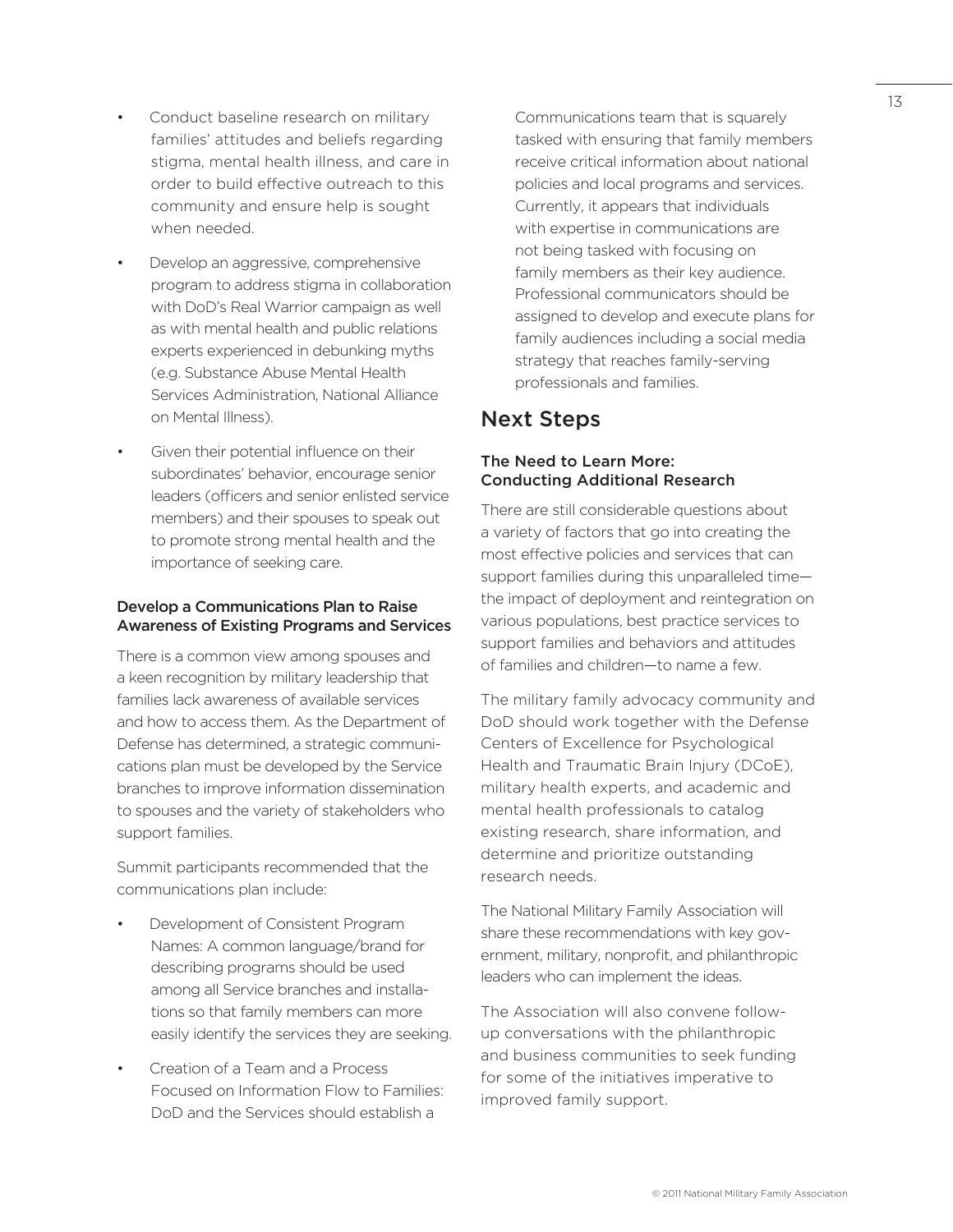This toolkit suggests easily-achievable action items and useful resources to guide anyone who wants to support military families, but doesn't know where to start. The following pages are written for individuals and community groups whose help is so vital to supporting military families.

## Find information for:

- Family, Friends, and Neighbors
- Military Families
- Educators
- Health Care Professionals
- Child and Youth Serving Professionals
- Community, Civic, and Religious Leaders
- Philanthropic Supporters
- Employers
- State and Local Government Officials
- Federal Government and Military Leaders

Our Association hopes you will identify with one or more of these broad groups and use the ideas and resources provided to start conversations and stimulate action on behalf of military families.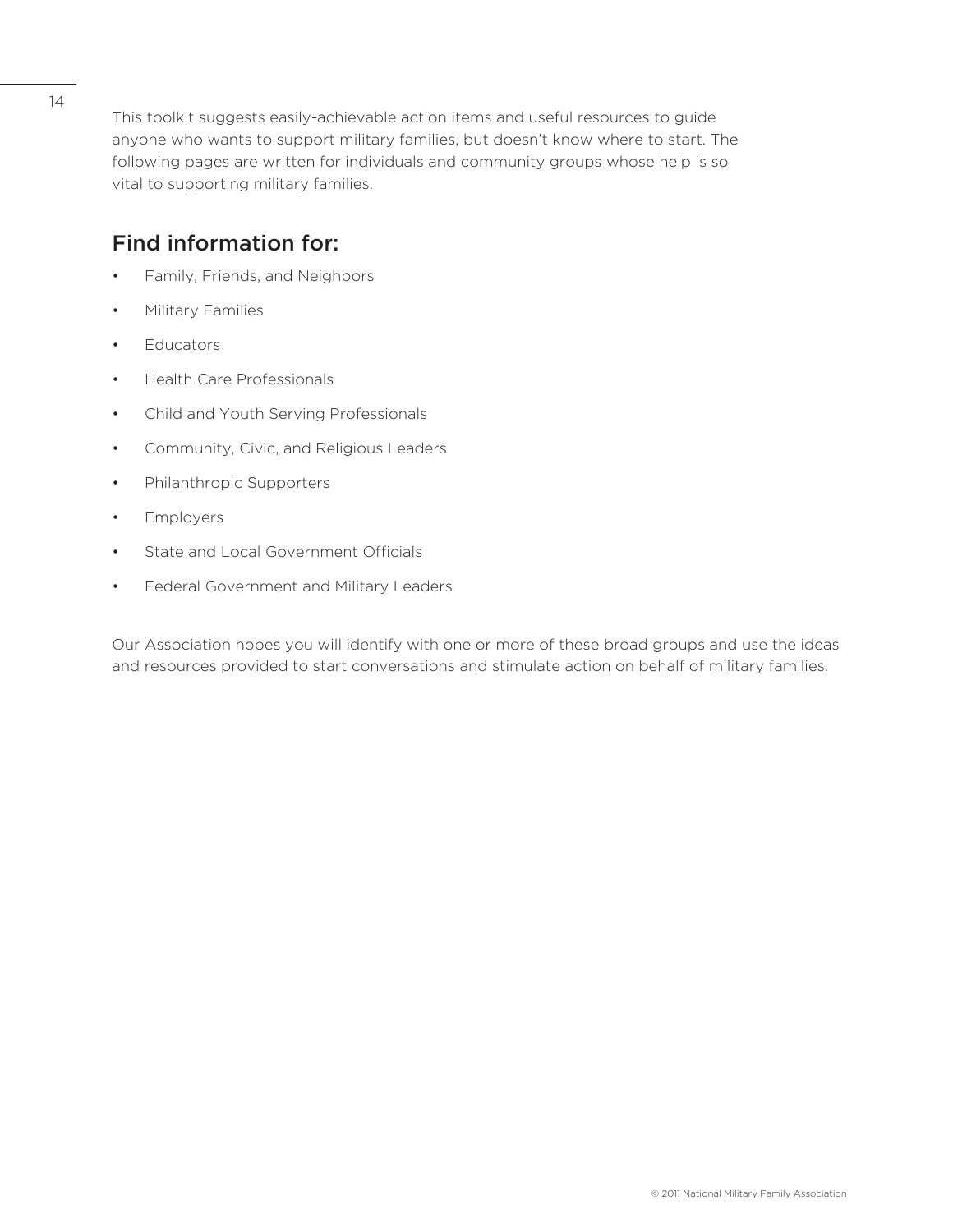## Family, Friends, and Neighbors

You don't need to live near a military installation to have military families and families of the fallen in your community. With the unprecedented extensive use of the National Guard and Reserve, military families can be found in every community in the United States. In fact, more than 70 percent of military families live in civilian communities.<sup>1</sup>

Family, friends, and neighbors are well positioned to help support military families. Many times, just thanking the family for their service is appreciated.

## Action Items:

- Talk to your neighbors and those you are in contact with in your community to see if there is a military family that could use some help. Sometimes being willing to help in small ways can help lighten the load of a military family or family of the fallen. Offer to carpool to children's activities, help shovel snow from a driveway, offer some assistance in caring for the lawn, or invite your military friends to take part in your family's activities. These small gestures can make a difference to a military parent who may need some time to relax or a military spouse who may be feeling alone.
- Create an online neighborhood user group by using Yahoo or Google. This is a simple way to share information about neighborhood activities, recommended reliable repair companies, and finding babysitters. An online group may also help identify the needs of your neighbors.
- Consider volunteering to coach a youth sports team or lead a youth organization. Many service members fill these positions and when they're deployed they leave a void that needs to be filled.
- Veterans Service Organizations in your community are often aware of opportunities for military families or families of the fallen. Contact the American Legion Auxiliary, the Veterans of Foreign Wars (VFW), or the USO in your local community to fulfill specific local needs.

#### Resources:

The National Military Family Association created Toolkits for Military Kids and Teens to give the people in military kids' lives a way to help them manage stress and affirm the positive aspects of military life. Visit www.militaryfamily.org/publications to download the toolkits.

The American Legion is the Nation's largest veterans organization. Visit www.legion.org to find a post in your community.

The American Legion Auxiliary is the world's largest women's patriotic service organization. Visit www.legion-aux.org to find a unit near you.

Veterans of Foreign Wars (VFW) is a Veterans Service Organization with 2.1 million members. Visit www.vfw.org to find a Chapter in your community.

United Services Organization (USO) is an organization dedicated to lifting the spirits of America's troops and their families. Visit www.uso.org to learn more about their programs.

The Military Family Research Institute has created a series of informational brochures titled, How to Help Military Families. Visit www.mfri.purdue.edu/content.asp?tid=6&id=25 to download the brochures.

A Handbook for Family & Friends of Service Members provides solutions for service members and identifies outside tools and resources that may be useful to friends and family members before, during, and after deployment. Go to http://store.samhsa.gov/product/SMA10-EMLKITM to order the handbook.

Joint Services Support (JSS) is a program of the National Guard Bureau. Open to all National Guard, Reserve, and active duty families—regardless of Service, JSS provides information on programs and services available in your community. For more information, go to www.jointservicessupport.org.

<sup>1</sup> Office of the Deputy Under Secretary of Defense Installation and Environment Military Housing Privatization: www.acq.osd.mil/housing/faqs.htm#Tenant.



15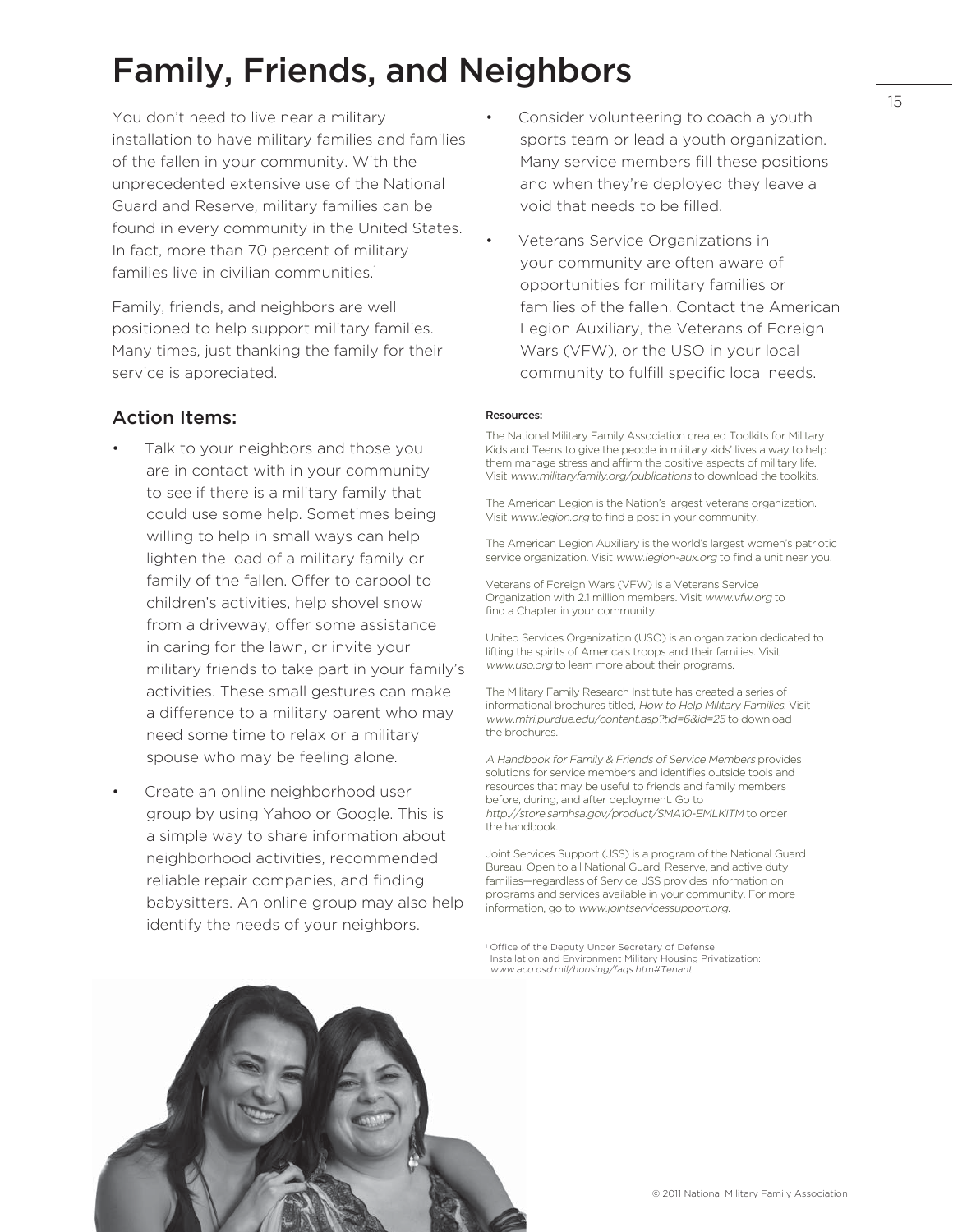## Military Families

Military families and families of the fallen are the Nation's families. In order to support them, a broad network of government entities, community groups, businesses, and concerned citizens is needed to work together. However, military families also need to take responsibility for their own readiness.

After a decade of war, new programs and services have been developed to help support military families and families of the fallen. Acquainting yourself with these programs or at least identifying a trusted resource in which to find information is paramount for your own family advocacy.

## Action Items:

- Not everyone is aware that you are married to a service member or are a child of a service member. Informing your teachers, clergy, and health care providers will help them understand you and your family better.
- Each branch of the military provides services that will assist you and your family. Take it upon yourself to learn more about your spouse's career from them or other trusted sources.
- The length of deployments and constant reestablishment of relationships has negatively affected some families more than others. Seek out information from your military health insurance provider, TRICARE, in order to learn about the different types of counseling services available to you.



- The Department of Defense has created Military OneSource, an internet-based resource which provides a 24-hour call center staffed with master's level consultants familiar with the military lifestyle. Military OneSource also provides counseling sessions and will set up faceto-face counseling sessions in the family's community. Education and employment opportunities are also available to you. Military OneSource has information on both—visit www.militaryonesource.com or call 800.342.9647 for more information.
- Join community sports or recreation centers— they're great places for you and your children or teens to make new friends.
- Connect with your family support network—family, friends, clergy, teachers, and Family Readiness Group.
- Volunteer! Volunteering is a great way to stay busy, make new friends and help others.

#### Resources:

TRICARE is the health care program serving uniformed service members, retirees, and their families worldwide. To find a provider near you visit www.tricare.mil.

Corporation for National and Community Service is a federal agency that engages more than five million Americans in service through Senior Corps, AmeriCorps, Learn and Serve America, and United We Serve. Visit www.nationalservice.gov to find volunteer opportunities.

The American Psychological Association developed a series of brochures entitled, Resilience in a Time of War. To download the brochures go to www.apa.org/topics/military/index.aspx.

The Armed Services YMCA has partnered with the Department of Defense to provide eligible military families and active duty personnel with free memberships at community YMCA's nationwide. Visit www.asymca.org/what-we-do-3/national-programs-services/ ymca-military-outreach-initiative for eligibility and to apply.

A Handbook for Family & Friends of Service Members provides solutions for service members and identifies resources that may be useful to friends and family members before, during, and after deployment. Go to http://store.samhsa.gov/product/ SMA10-EMLKITM to order the handbook.

Military Child Education Coalition offers resources and training for parents and educators of mobile military children. Visit www.militarychild.org for more information.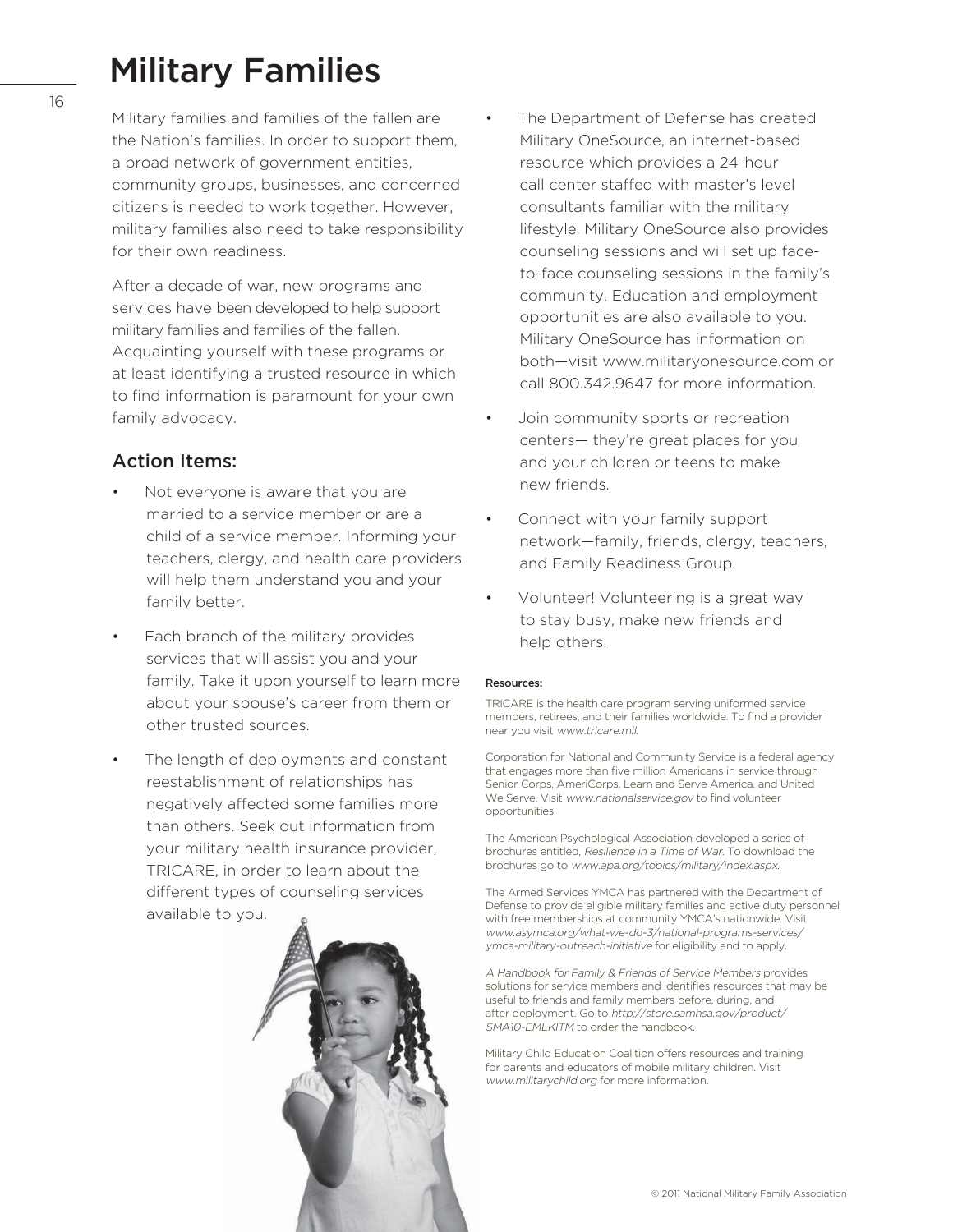## Educators

Repeated and extended separations compound stressors in the lives of military children. With 90 percent of military children attending public or private schools or other school options rather than Department of Defense schools<sup>1</sup>, it is important for educators everywhere to learn new ways to help them.

All school personnel—teachers, coaches, school nurses, and guidance counselors—are great influences on the children and teens they work with. They also provide children and teens with a good support network when a parent is deployed. Because of their unique relationship with the family, school personnel are able to serve as safety nets by screening families who need assistance.

## Action Items:

- Seek out training that is available online and in person to help your efforts with military children and youth. Some basic research can help you understand the feelings your students are experiencing.
- Your daily contact with children and teens gives you a unique opportunity to notice a change in behavior. Early screening for possible stress or emotional challenges can prevent more serious problems that occur when left unnoticed. Recognize that disciplinary problems may be a result of deployment-related stress.
- Watch for signs of stress in the student's caregiver or at-home parent as they interact with you or other school personnel. Research shows that poorer caregiver emotional wellbeing was associated with greater difficulties for military children during and after a deployment.

Learn about military and civilian resources in your local area where you can refer your students and their parents or caregiver.

- Explore ways you can involve deployed service members in the educational life of their children by including them on class email lists, by inviting them to talk with the class when they return, and by assisting children without computers at home in sending emails and other greetings to their deployed parents.
- Schools should work with installations and unit commanders, or their designees, to coordinate major events, such as homecomings and reintegration periods after units return home. If military leaders and schools can coordinate these major activities they can minimize disruptions.

#### Resources:

The National Military Family Association created Toolkits for Military Kids and Teens to give the people in military kids' lives a way to help them manage stress and affirm the positive aspects of military life. Visit www.militaryfamily.org/publications to download the toolkits.

The Military Family Research Institute has created a series of informational brochures titled How to Help Military Families. Visit www.mfri.purdue.edu/content.asp?tid=6&id=25 to download the brochures.

Department of Defense Educational Activity Educational Partnership works with local schools to provide caring adults to enhance the education experience for military children. Visit www.militaryk12partners.dodea.edu for more resources and information.

Military Child Education Coalition provides resources and training for parents and educators of mobile military children. Visit www.militarychild.org for more information.

The American Association of School Administrators offers training support to school leaders: 5 Things School Leaders Can Do To Build Connections. Visit www.aasa.org/content.aspx?id=8998 to download the materials.

The Johns Hopkins Bloomberg School of Public Health and the Johns Hopkins Center of School, Family, and Community Partnership created an online course for school administrators, support staff, and teachers to help all students meet life's challenges with resilience. Access course information at www.jhsph.edu/mci/training\_course.

The American Psychological Association developed a series of brochures entitled Resilience in a Time of War. To download the brochures go to www.apa.org/topics/military/index.aspx.

1 DoDEA Educational Partnerships Website www.militaryk12partners.dodea.edu/index.cfm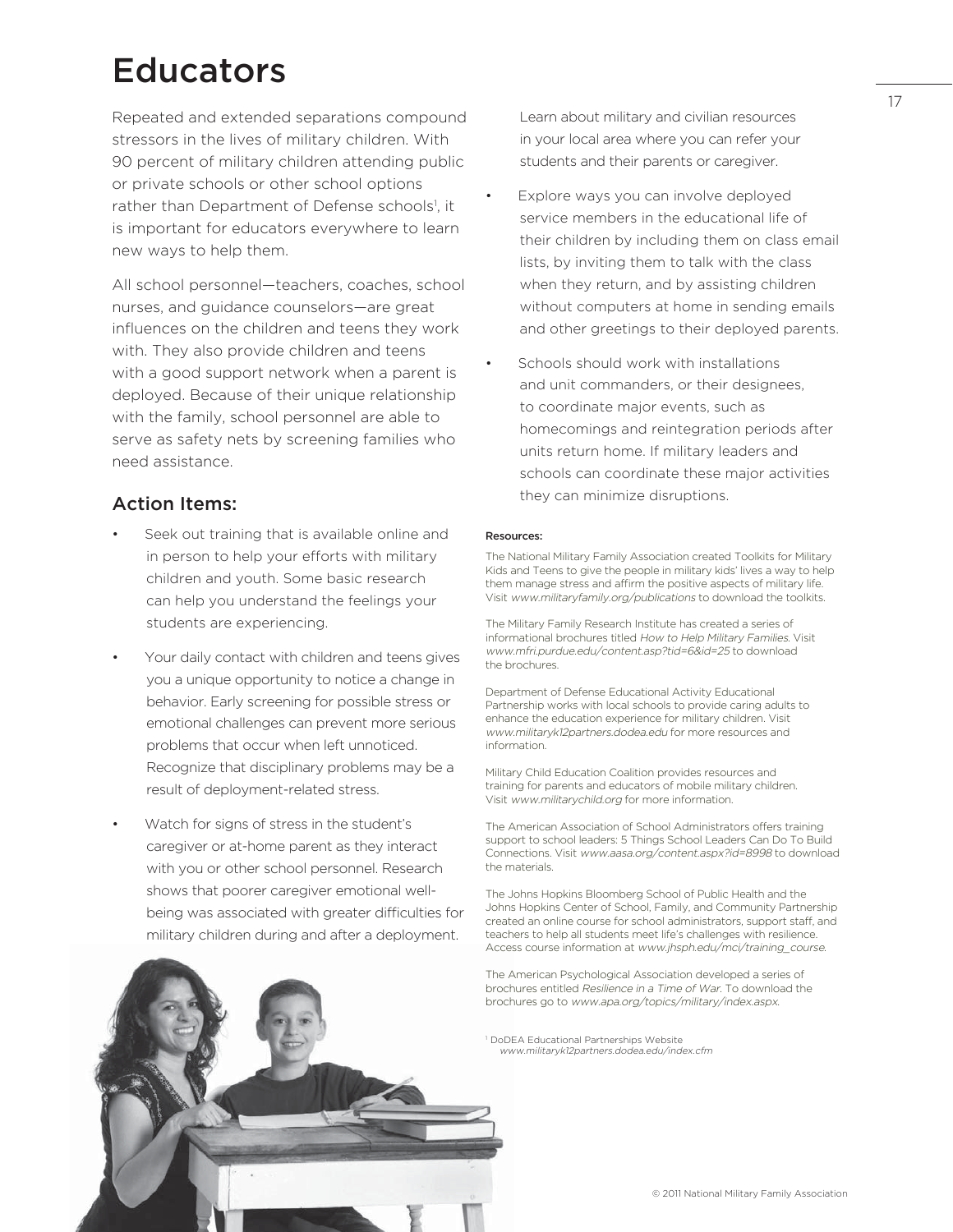## Health Care Professionals

More military families are experiencing higher stress and anxiety levels due to the longevity of the wars and the multiple deployments which are separating families for longer periods of time.

Health care professionals play a critical part in the community safety net providing support for military families. When health professionals have a better understanding of military life, needs, and services available, they can help screen to identify possible issues affecting a child or spouse and refer them to the right resource.

## Action Items:

- Identify military family members. Given that more than 70 percent of military families live outside the gates of a military installation1 and that many National Guard and Reserve members transition from civilian to warriors frequently, you may be treating a service member's spouse, child, or sibling without knowing it. Ask if the person you're treating has a family member in the military.
- Understand the culture. Research done by academic experts and the Department of Defense shows that understanding the unique culture of the military is important to offering more effective treatment to military families. A number of training curricula and programs are available to help familiarize you with the culture so that you can better relate to and understand the needs, concerns, and lifestyles of the people you serve.
- Screen to identify emotional problems. Seek out training on how to screen families for signs of stress. Screening can help catch emotional problems at an early stage and often prevent more serious illness from



occurring. Also, provide a referral for professional help and encourage the families to seek help without delay.

- Be a source for referral information. Many resources for military families exist online and in some local communities. You will benefit from having accurate information about where to refer your patients for social or medical services. Contact a local government office for a list of community support available.
- Join the TRICARE network to improve military families' access to care in their communities. Take advantage of the professional development programs offered by the TRICARE managed care support contractors to learn more about military culture and issues affecting military families.

#### Resources:

Coming Together Around Military Families has a training curriculum for professionals serving military families. It was developed by Zero to Three, a national nonprofit organization that informs, trains, and supports professionals, policymakers, and parents in the lives of infants and toddlers. For more information go to www.zerotothree.org/about-us/funded-projects/military-families.

The American Academy of Pediatrics Military Youth Deployment Support website was designed to support military youth, families, and the youth-serving professionals caring for military kids. Visit www.aap.org/sections/uniformedservices/deployment/index.html for more information.

The American Psychological Association offers training for mental health providers serving military families. To register go to www.apa.org/education/ce/aoa0010.aspx.

The National Child Traumatic Stress Network, in conjunction with Families Overcoming Under Stress (FOCUS) and the Center for the Study of Traumatic Stress at the Uniformed Services University of the Health Services, have developed the Military Families Knowledge Bank, which provides information and resources to help military families. To access the Knowledge Bank go to http://mfkb.nctsn.org/ cwis/index.php.

The Military Family Research Institute has created a series of informational brochures titled How to Help Military Families. Download them at www.mfri.purdue.edu/content.asp?tid=6&id=25.

The Real Warriors Campaign, an initiative of the Defense Centers of Excellence for Psychological Health and Traumatic Brain Injury (DCoE), has developed resources for health professionals, available at www.realwarriors.net/healthprofessionals.

The Citizens Soldier Support Program makes training and resources for health professionals and families available at www.citizensoldiersupport.org. To access the searchable database of primary and behavioral health care providers who are trained in serving military members and their families go to www.warwithin.org.

<sup>1</sup> Office of the Deputy Under Secretary of Defense Installation<br>and Environment Military Housing Privatization: www.acq.osd.mil/housing/faqs.htm#Tenant.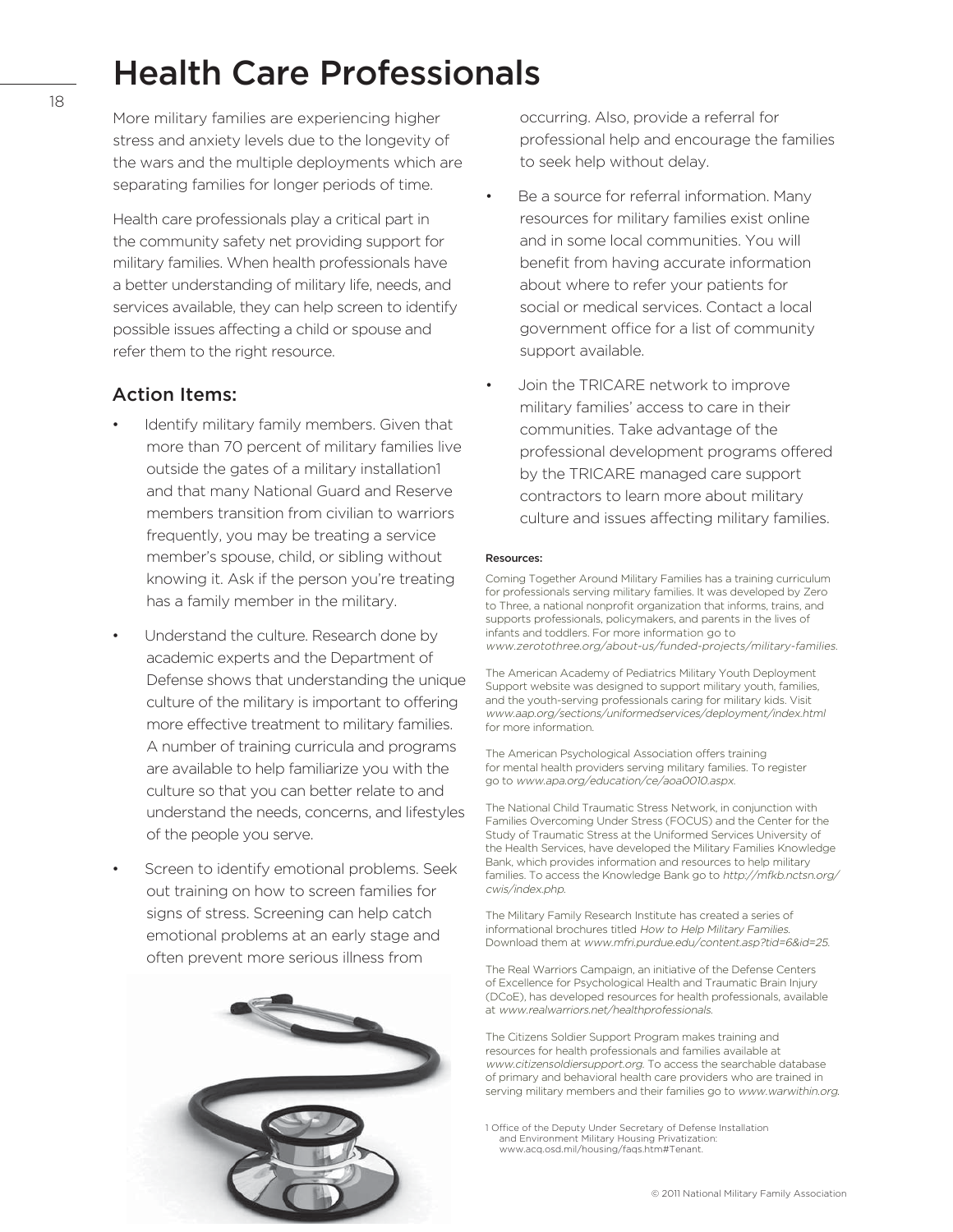## Child and Youth Serving Professionals

Learning ways to become and remain resilient is recognized as a key part of training to help service members perform effectively. Ensuring that military spouses and children are also taught the skills to help build their own resiliency is a good way to help military families effectively manage the stress of multiple deployments, as well as the basic challenges of military life.

Child and youth professionals are wellpositioned to help military children gain resiliency skills. With simple changes, organizations that regularly serve children and teens can incorporate resiliency skills into their curriculum that will benefit not only military children, but civilian children as well.

Finding ways to identify the military children and teens in your organization can also help target communications, support, and resources. Child and youth professionals can strengthen the safety net by supporting the parent or caregiver and accepting any changes in their level of volunteerism or program involvement during a deployment.

## Action Items:

- Identify successful programs that build positive youth development for military children and teens and replicate them in communities where they are needed.
- Partner with national youth-serving organizations—such as 4-H, Boys & Girls Clubs of America, Girls Inc., The Boy Scouts, The Girl Scouts, and others—to share the best ways to train personnel and volunteers to work with military children and youth.



- Work with your organization's national staff to adapt its curriculum, where necessary, to help build positive outcomes for military children and youth.
- Reach out to local military installation Child and Youth program staff to share information about community and military resources to support military children and teens.

#### Resources:

The National Military Family Association created Toolkits for Military Kids and Teens to give the people in military kids' lives a way to help them manage stress and affirm the positive aspects of military life. Visit www.militaryfamily.org/publications to download the toolkits.

Boys & Girls Clubs of America Military Support has more than 350 military youth centers around the world; these are places where military teens can feel at home, no matter where that is. Visit http://www.bgca.org/meetourpartners/pages/militarypartnership. aspx for more information.

The American Academy of Pediatrics Military Youth Deployment Support website was designed to support military youth, families, and the youth-serving professionals caring for military kids. Visit www.aap.org/sections/uniformedservices/deployment/index.html for more information.

The National Child Traumatic Stress Network, in conjunction with Families Overcoming Under Stress (FOCUS) and the Center for the Study of Traumatic Stress at the Uniformed Services University of the Health Services, have developed the Military Families Knowledge Bank, which provides information and resources to help military families. To access the Knowledge Bank go to http://mfkb.nctsn.org/cwis/index.php.

The American Psychological Association has developed a series of brochures entitled Resilience in a Time of War. The brochures discuss a variety of topics on how children cope with deployment and homecoming. To download the brochures go to www.apa.org/topics/military/index.aspx.

Coming Together Around Military Families has a training curriculum for professionals serving military families. It was developed by Zero to Three, a national nonprofit organization that informs, trains, and supports professionals, policymakers, and parents in the lives of infants and toddlers. For more information, go to www.zerotothree.org/about-us/funded-projects/military-families.

Military Community Youth Ministries is an ecumenical Christian ministry that reaches out to military teens. For more information on their programs and locations, go to www.mcym.org.

Courage to Care is an electronic health campaign for military and civilian professionals serving the military community, as well as for military men, women, and families. To access the fact sheets go to www.usuhs.mil/psy/courage.html.

4-H Military Partnership has special programs for the development of military youth. Check out the services at www.4-hmilitarypartnerships.org.

Joint Services Support (JSS) is a program of the National Guard Bureau. Open to all National Guard, Reserve, and active duty families—regardless of Service, JSS provides information on programs and services available in your community. For more information, go to www.jointservicessupport.org.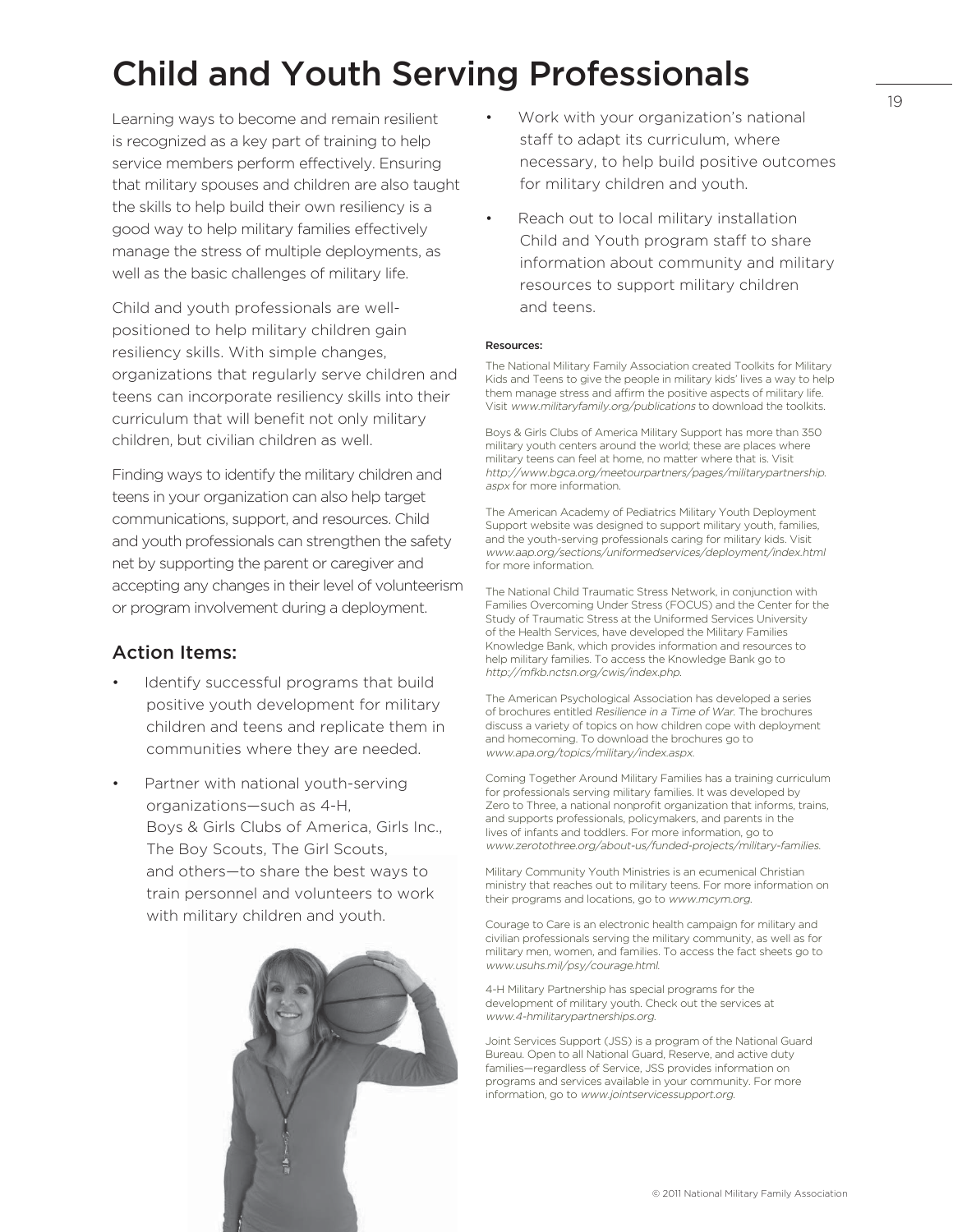## Community, Civic, and Religious Leaders

20

Communities provide a critical safety net for military families, especially for parents and siblings of service members. Schools, youth organizations, religious groups, health care providers, and volunteer networks provide opportunities to extend support and offer encouragement to military families.

More than 70 percent of military families currently live in civilian communities and rural locations around the country.<sup>1</sup> For military families, receiving support from their own community is critical.

## Action Items:

- Work together with other community leaders to create a community resource guide of services available to military families. Consider organizations that have programs designed to positively affect children like the scouts, YMCA, YWCA, local sport teams, and after-school programs. Make the guide available to all of the service providers and to local military families.
- Gather together a diverse group of local organizations—fraternal organizations, women's clubs, local Chambers of Commerce, and religious organizations among others to offer their skills and resources to work with military families.
- Develop training for all service providers in your community that work with military families to help them gain more awareness and a better understanding of the culture of the families they will serve.
- Train service providers in your community to recognize the signs of mental and emotionalstress in military families.

#### Resources:

The National Military Family Association created Toolkits for Military Kids and Teens to give the people in military kids' lives a way to help them manage stress and affirm the positive aspects of military life. Visit www.militaryfamily.org/publications to download the toolkits.

The Military Family Research Institute has created a series of informational brochures titled How to Help Military Families. Visit www.mfri.purdue.edu/content.asp?tid=6&id=25 to download the brochures.

Joint Services Support (JSS) is a program of the National Guard Bureau. Open to all National Guard, Reserve, and active duty families - regardless of Service, JSS provides information on programs and services available in your community. For more information, go to www.jointservicessupport.org.

The Yellow Ribbon Program is a nationwide effort sponsored by the Department of Defense to provide National Guard and Reserve service members and their families with information on benefits and referrals before, during, and after deployments. Find a local program at www.yellowribbon.mil.

The American Red Cross has resources including financial assistance, referral, and deployment tips to help military families. The Red Cross has also developed a course on Psychological First Aid for Military Families. Visit www.RedCross.org for more information on their military family programs.

The Defense Centers of Excellence (DCoE), in collaboration with PBS, has produced a handbook for military families. A Handbook for Family & Friends of Service Members provides solutions for service members and identifies outside tools and resources that may be useful to friends and family members before, during, and after deployment. Go to http://store.samhsa.gov/product/SMA10-EMLKITM to order the handbook.

Military Community Youth Ministries is an ecumenical Christian ministrythat reaches out to military teens. For more information on their programs and locations, go to www.mcym.org.

National Network of Partnership Schools provides research-based guidance on engaging parents, schools, and community leaders to create student success in schools. Find out more at www.partnershipschools.org.

The Citizens Soldier Support Program is a capacity-building initiative designed to strengthen community support for National Guard and Reserve members and their families. Visit www.citizensoldiersupport.org for more information.

<sup>1</sup> Office of the Deputy Under Secretary of Defense Installation and Environment Military Housing Privatization: www.acq.osd.mil/housing/ faqs.htm#Tenant.

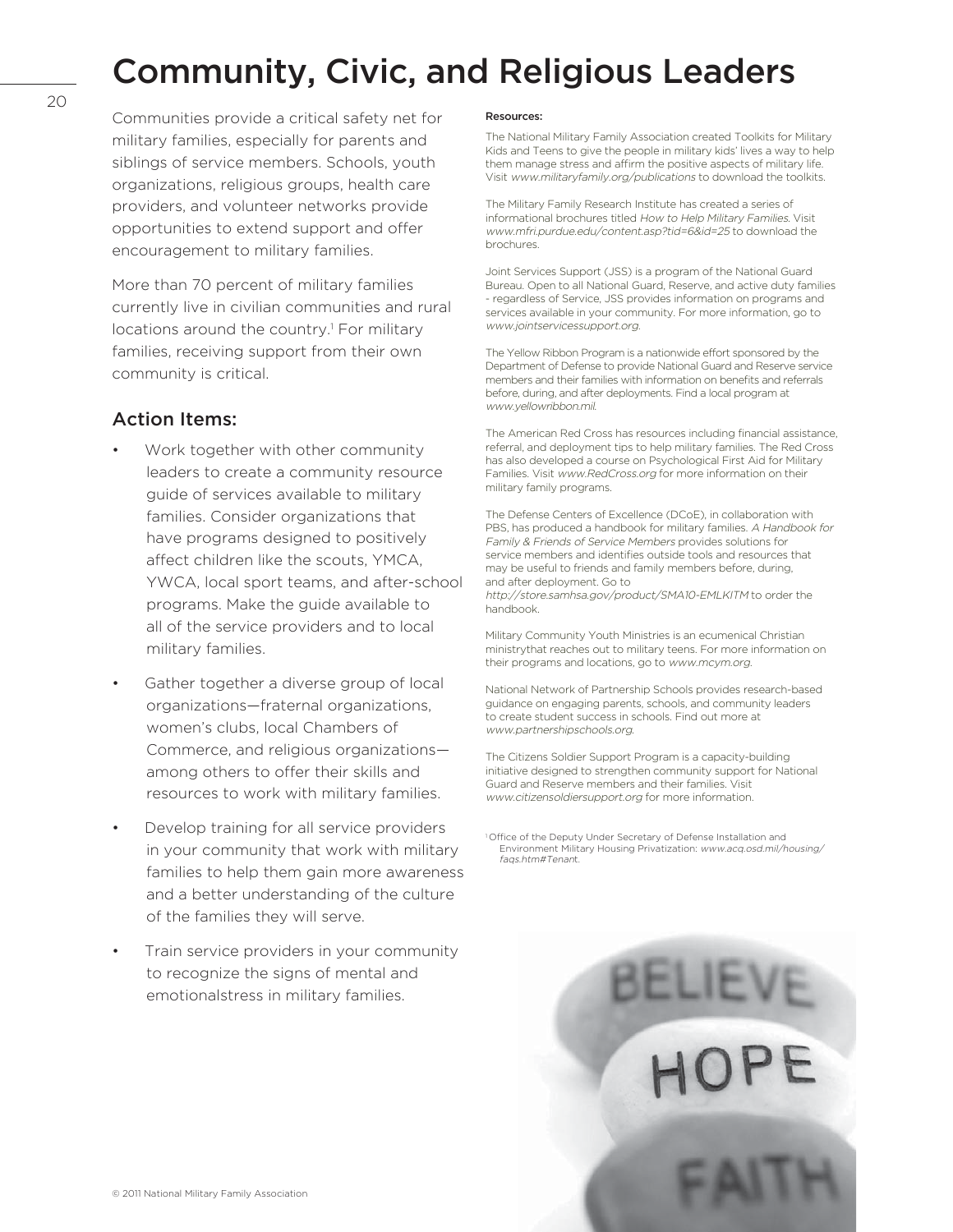## Philanthropic Supporters

More than two million service members have deployed since 2001, leaving behind more than three million immediate family members. More than one third of those family members are children, and 72 percent of those children are school-aged. Half of all military children are under age eight—all they have known is war.

Corporations, foundations, and individual philanthropists have a critical role in helping to pioneer solutions for the challenges facing America's military families. They are well-positioned to fund research and support targeted, research-based initiatives.

More research is needed to better understand how military families are coping. Training for service providers is needed to teach them signs of distress before they worsen. Resiliency skills can be taught to strengthen vulnerable military families and to protect those families that are managing well.

## Action Items:

- Individuals and corporations could make the well-being of military families the sole focus of their charitable funding. Establish a foundation to support that initiative.
- Existing foundations should consider adding a "Military Family Fund" within their existing foundation initiatives—the equivalent of carving out funds within their established missions, but committing to support military families through the duration of this conflict, until the last service member returns home.
- Foundations with prescribed missions can consider adding military families to their list of targeted populations they support. For example, if your foundation offers scholarships, add a military spouse scholarship. If your focus is health care access, seek proposals from groups focused on improving health care access in the military community.
- Foundations could make a one-time commitment of "discretionary" or "Boardwaived" funding to support military families.
- Sponsor efforts to train national youth organizations in resiliency building programs, which can be replicated in "train the trainer" programs throughout the country.
- Fund research, especially projects that can provide insights for service providers on the cumulative effects of war and longterm needs of military families.
- Corporations and their foundations have more than money to give. The time and talent of their employees can help organizations that support service members and their families. Consider allowing your employees one day off per month to volunteer and encourage them to assist military families in your community.

#### Resources:

Charity Navigator is an independent charity evaluator. To review evaluations of your favorite military charities go to www.charitynavigator.org.

The American Institute of Philanthropy (AIP) is a charity watchdog service whose purpose is to help donors make informed giving decisions. Visit www.charitywatch.org for more information.

Courage to Care is an electronic health campaign for military and civilian professionals serving the military community, as well as for military men, women, and families. To access the fact sheets go to www.usuhs.mil/psy/courage.html.

The Better Business Bureau (BBB) has created resources to help people make wise donations. To access the BBB Wise Giving Alliance visit www.bbb.org/us/charity.

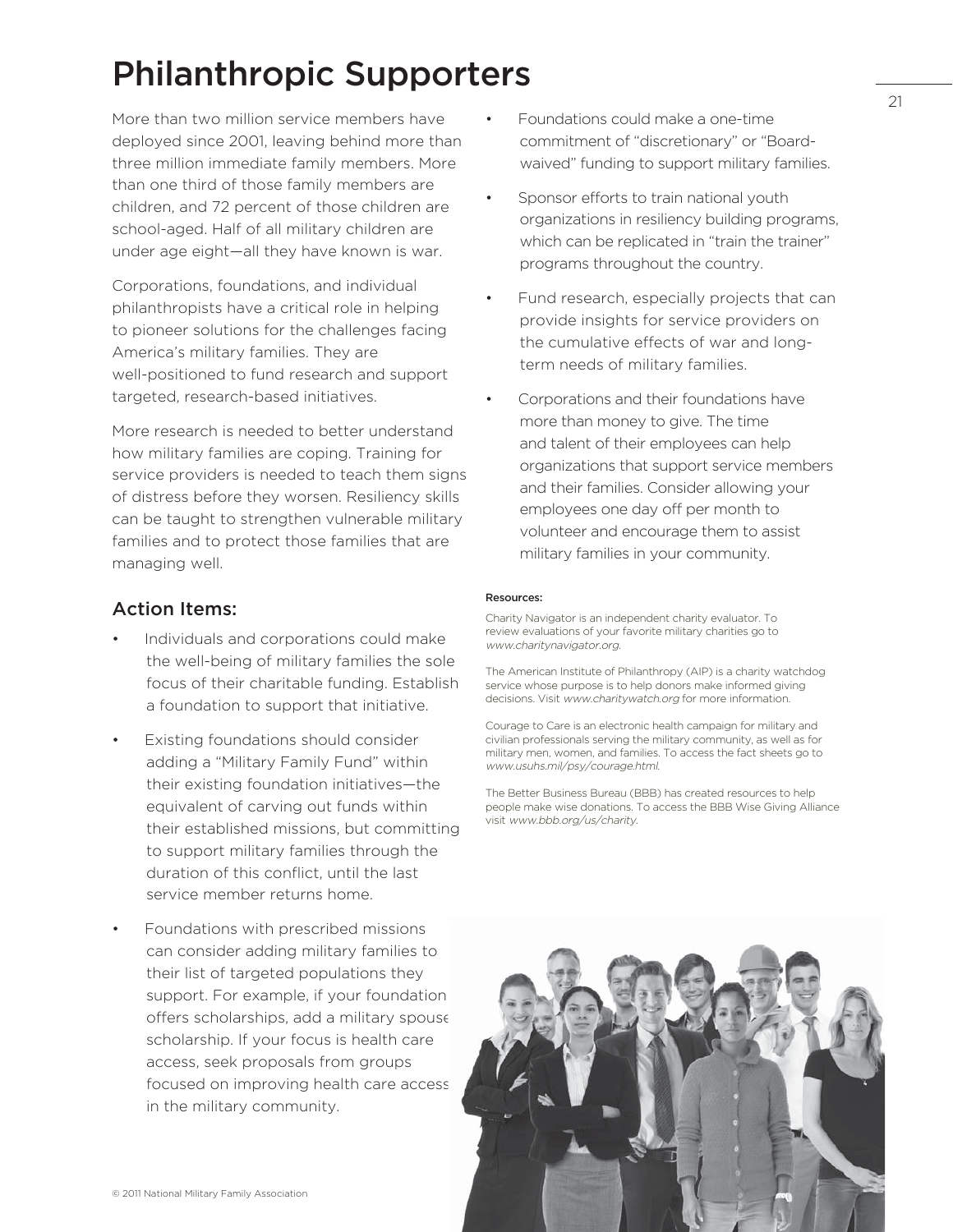## Employers

It can be challenging for military spouses to maintain a career compatible with military life. Frequent moves, deployments, training missions, and often being a single-parent are examples of the lifestyle dynamics balanced by working military spouses. While more than half of working military spouses report that deployment has had a negative effect on their careers, the majority of military spouses worked during their service member's last deployment.<sup>1</sup>

Why hire a military spouse? Military spouses, as a whole, are better educated than average workers. Yet they are less likely to be employed and more likely to earn less than average civilian workers, as well as their equally qualified counterparts.<sup>2</sup> Military spouses work to contribute to the total family income and to provide financial stability for their family. Apart from financial gain, three in four spouses claim the desire for a career is an important reason to work and essential to their quality of life.<sup>3</sup>

## Action Items:

- Flexible work schedules provide military spouses the opportunity to be employed and have a better work-life balance when their spouse is away. Consider how your business, franchise, or corporation can offer flexible work arrangements for military spouses and military teens.
- Businesses that support the needs of their community build goodwill and also increase their revenues. Consider the importance of allowing your employees one day off per month to volunteer and encourage them to assist military families in your community.
- Get together with other small or large employers in your community and consider new ways to help grow your business and also employ military spouses. Consider creating a bank of flexible work opportunities for military spouses.

Start a family support group in your workplace. Parents and other loved ones of service members, as well as military spouses, often speak of the isolation they feel during a deployment. By providing a meeting place and time for family members to support each other, you can remove some of the anxiety they feel.

#### Resources:

Employer Support of the Guard and Reserve (ESGR) developed resources for employers to help them support and value the military service of their employees. For more information, go to www.esgr.org.

The Military Family Research Institute has created a series of informational brochures titled How to Help Military Families. Download them at www.mfri.purdue.edu/content.asp?tid=6&id=25.

Corporate Voices for Working Families, a nonprofit organization dedicated to improving the lives of working families and the competitiveness of American business, developed toolkits to assist employers in implementing workplace flexibility programs. Download the toolkits at www.cvworkingfamilies.org.

World at Work, a not-for-profit organization focused on global human resource issues, developed resources available for download on workplace flexibility and work-life issues. Download them at www.worldatwork.org.

Workplace Flexibility 2010, a campaign to support the development of a comprehensive national policy on workplace flexibility, has resources for service members and their families. For more information, go to http://workplaceflexibility2010.org/index.php/ stakeholders/military\_families.

Employer Partnership of the Armed Forces creates a link for service members and their families to potential employers. For more information, go to www.employerpartnership.org.

Connect with other employers who are hiring military spouses through VetJobs at www.vetjobs.com.

The Society for Human Resource Management (SHRM) and the Families and Work Institute (FWI) formed a new partnership to promote flexible work arrangements. For more information, go to www.weknownext.com/movingworkforward.

- 1,3 Defense Manpower Data Center, 2008 Survey of Active Duty Spouses. February 2009
- 2 Harrell, M., Working Around the Military: Challenges to Military Spouse Employment and Education. RAND National Defense Research Institute,  $2004$

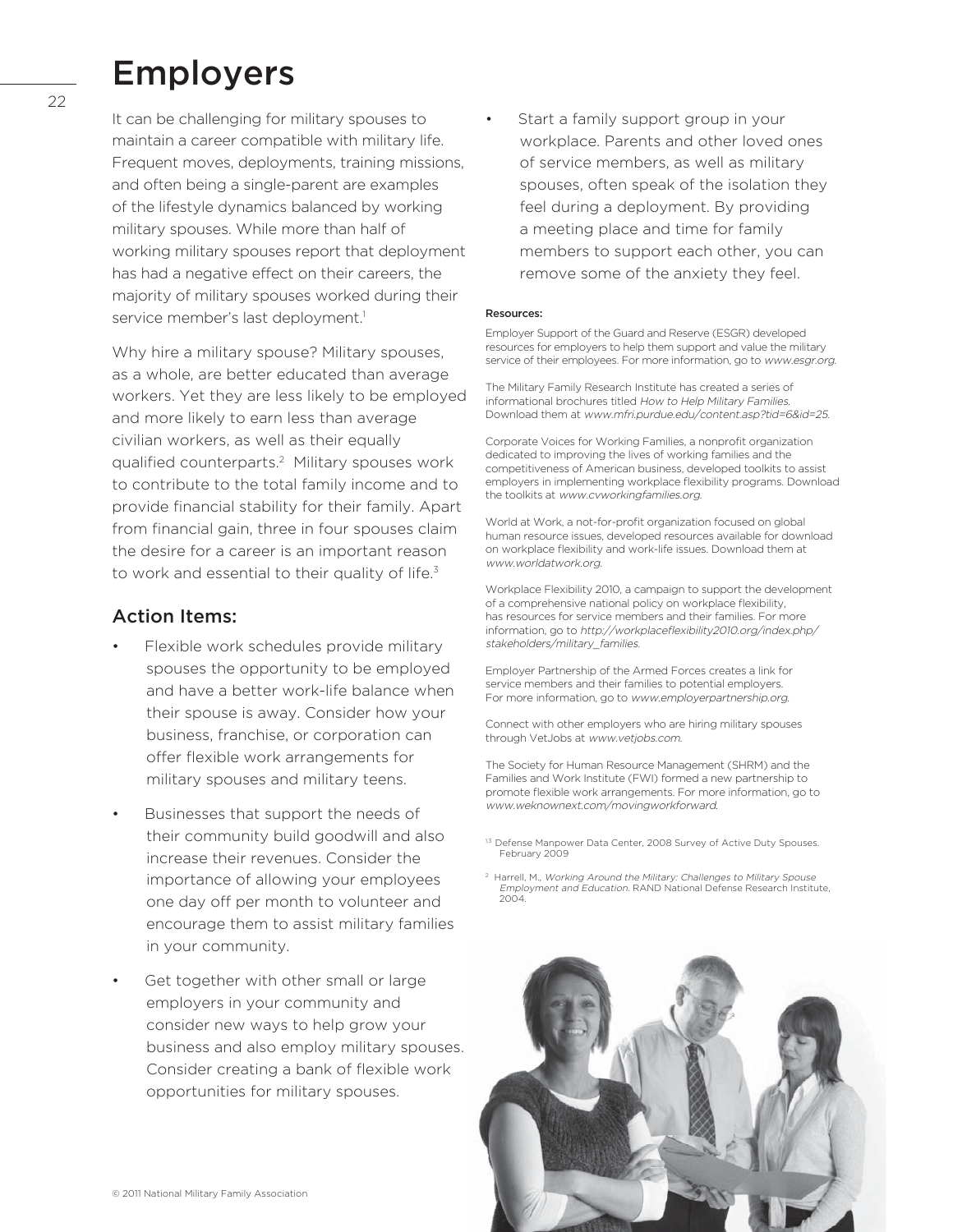## State and Local Government Officials

On May 12, 2010, First Lady Michelle Obama issued a national challenge, a challenge to every sector of American society to mobilize and take action to support and engage our military families. In that same speech, the First Lady announced a new Presidential Directive requiring the National Security staff to lead a ninety-day review to develop a coordinated Federal government-side approach to supporting and engaging military families.

State and local governments can follow the Federal government's lead and do their own review of agencies. Do you mention military families and families of the fallen in your communications about services? How can state and local government agencies support military families and military spouses that have lost their loved one?

Action Items:

- Elected officials have the leadership position, staff, and resources to help their local communities assist the needs of military families. Make supporting your state's military families a key priority for your administration and this will encourage others to get involved.
- Hold community meetings to bring together people who want to help and provide examples of what other communities are doing to successfully support their military families.
- Local leaders can help build a roadmap or guide to the services available in the community. Provide the information to all families, including military families, in the community so they know where to go when they need help.
- Use a variety of community recognition tools—such as community awards, citizen of the week programs, and reward programs for to school children—to

honor those who have done a good job at supporting military families and families of the fallen in their community.

Contact your member organizations (U.S. Conference of Mayors, National League of Cities, National Association of County Officials, or the National Governors' Association) and organize a leadership table of your peers to share best practices and create new efforts where none exist.

#### Resources:

The Department of Defense (DoD) State Liaison Office seeks to engage the states about the needs of military members and their families. By developing state/military partnerships, DoD seeks to work with the states to remove unnecessary barriers, and significantly improve the quality of life for military families. To learn more about the DoD State Liaison Office visit www.usa4militaryfamilies.dod.mil.

To access the Presidential Directive report, Strengthening Our Military Families: Meeting America's Commitment, and to read what federal agencies are doing to respond to the President's call to action go to www.defense.gov/home/features/2011/0111\_initiative.

The Yellow Ribbon Program is a Department of Defense program to support National Guard and Reserve members and their families before, during, and after deployment. The Yellow Ribbon Program has created a Center of Excellence that highlights lessons learned from state and local community programs. Find a local program at www.yellowribbon.mil.

The Joint Family Support Assistance Program (JFSAP) provides family support to geographically-dispersed military families. Unlike traditional military family support programs that are delivered on the military installation, these services are delivered within the community through partnerships with local, state, and federal governments. For more information, go to www.militaryhomefront.dod.mil/sp/jfsap.

Joint Services Support (JSS) is a program of the National Guard Bureau. Open to all National Guard, Reserve, and active duty families - regardless of Service, JSS provides information on programs and services available in your community. For more information, go to www.jointservicessupport.org.

National Network of Partnership Schools provides research-based guidance on engaging parents, schools, and community leaders to create student success in schools. Find out more at www.partnershipschools.org.

C 2011 National Military Family Association Association Association

Beyond the Yellow Ribbon is a program of the State of Minnesota. Minnesota has been a leader among the states in providing support to their military families. To learn more about the Beyond the Yellow Ribbon program, go to www.beyondtheyellowribbon.org.

The Citizen Soldier Support Program (CSSP) is a capacity-building initiative designed to strengthen community support for National Guard and Reserve members and their families. Visit www.citizensoldiersupport.org for more information.